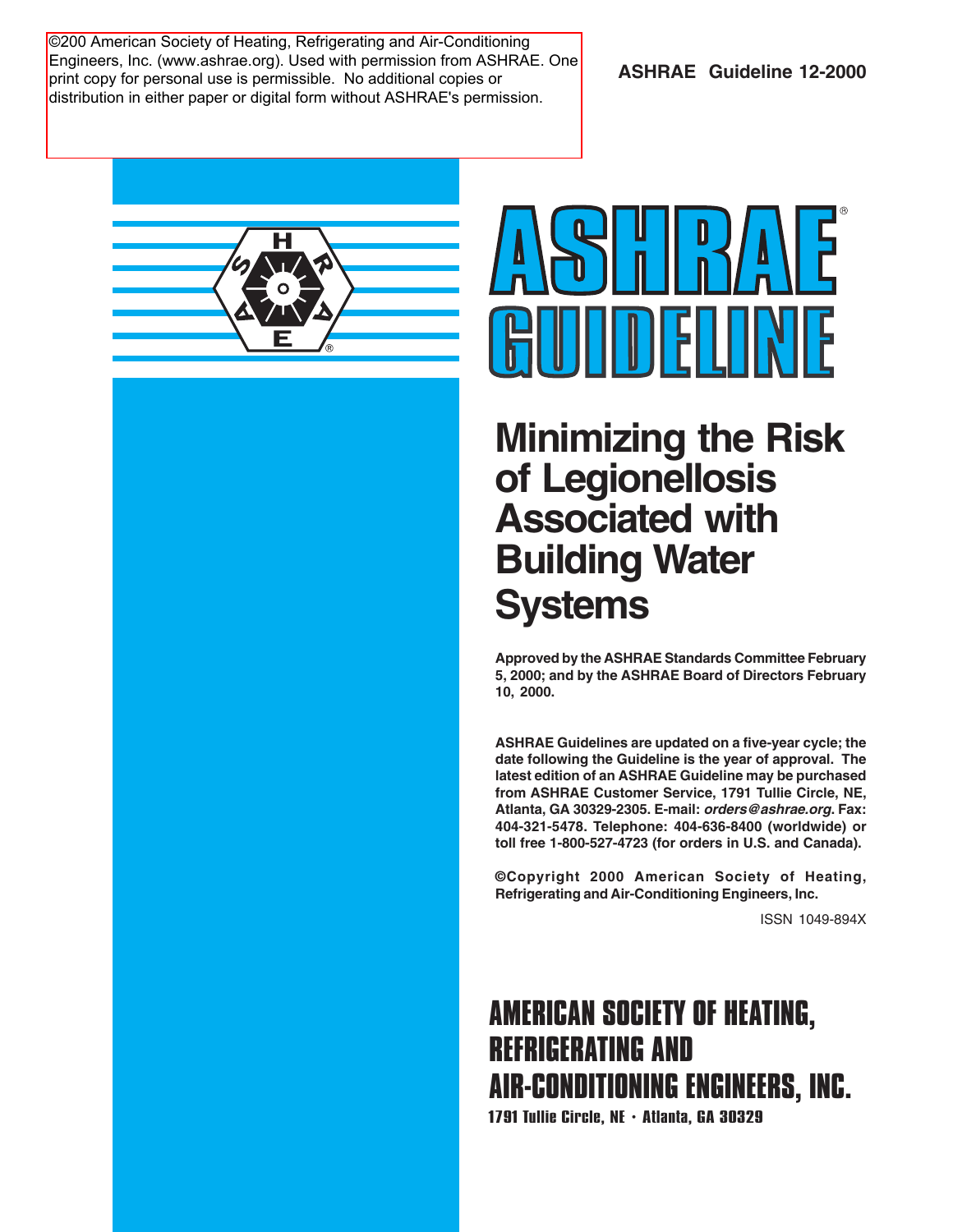#### **ASHRAE Standard Project Committee 12-2000 Cognizant TC: Environmental Health Committee SPLS Liaison: Waller S. Clements**

David F. Geary, *Chair*\* **Barry S. Fields** Barry S. Fields Godwin C. Rogerson C. Rogerson Barry S. Fields C. Rogerson<br>\*Dennis P. Shea Paul A. Lindahl, Jr., Secretary\* Carl B. Fliermans Dennis P. Shea\* Michael D. Adams\* The South Communication of the M. Hodgson\* The South Adams Brian G. Shelton\* Brian G. Shelton<br>Joseph Aiello\* Shelton: The Shelton Mexic B. McBurney Communication Communication Communication of the Mexic S Richard E. Besser Niel and A. William F. McCoy\*<br>Robert F. Breiman Niel A. Meitz Clive R. Broadbent\* The Richard D. Miller\* Richard D. Miller\* George K. Morris Karl A. Brown\* **Example 2. In the Convention Convertse Convertse Convertse Convertse Convertse A. Americia T. Thomas\***<br>Frederick T. Byers **Patricia T. Tomas Edwin A. Nordstrom** Convertse Convertse Richard L. Tyndall Jay C. Butler\* Daniel A. Pope Kazuo Watanabe Richard A. Charles\* Daryn S. Cline\* Thomas L. Raber James L. Raber Thomas L. White Inc. White Inc. White Eric A. Delaubenfels\*

Edwin A. Nordstrom

Kevin B. McBurney<br>
William F. McCov\* George R. Shriver William F. McCov\* Amanda K. Meitz **Amanda K. Meitz Laurance S. Staples** Laurance S. Staples<br>Hichard D. Miller\* Laurance S. Stout\*

\*Denotes members of voting status when the document was approved for publication

#### **ASHRAE STANDARDS COMMITTEE 1999-2000**

Arthur E. McIvor, Chair Martha J. Hewett, Vice-Chair Dean S. Borges Waller S. Clements Piotr A. Domanski Richard A. Evans Mark C. Hegberg John F. Hogan David E. Knebel Frederick H. Kohloss William J. Landman Neil P. Leslie

Nance C. Lovvorn Amanda K. Meitz Davor Novosel Joseph A. Pietsch James A. Ranfone Terry E. Townsend James K. Vallort Thomas E. Watson Bruce A. Wilcox J. Richard Wright Samuel D. Cummings, Jr., BOD ExO Raymond E. Patenaude, CO

Claire Ramspeck, Manager of Standards

#### **SPECIAL NOTE**

This Guideline was developed under the auspices of the American Society of Heating, Refrigerating and Air-Conditioning Engineers (ASHRAE). ASHRAE Guidelines are developed under a review process, identifying a guideline for the design, testing, application, or evaluation of a specific product, concept, or practice. As a guideline it is not definitive but encompasses areas where there may be a variety of approaches, none of which must be precisely correct. ASHRAE Guidelines are written to assist professionals in the area of concern and expertise of ASHRAE's Technical Committees and Task Groups.

ASHRAE Guidelines are prepared by project committees appointed specifically for the purpose of writing Guidelines. The project committee chair and vice-chair must be members of the ASHRAE; while other members of the project committee may or may not be ASHRAE members, all must be technically qualified in the subject area of the Guideline.

Development of ASHRAE Guidelines follows procedures similar to those for ASHRAE Standards except that (a) committee balance is desired but not required, (b) an effort is made to achieve consensus but consensus is not required, (c) guidelines are not appealable, and (d) guidelines are not submitted to ANSI for approval.

The Manager of Standards of ASHRAE should be contacted for

- a. interpretation of the contents of this Guideline,
- b. participation in the next review of the Guideline,
- c. offering constructive criticism for improving the Guideline,
- d. permission to reprint portions of the Guideline.

#### **DISCLAIMER**

ASHRAE uses its best efforts to promulgate Standards and Guidelines for the benefit of the public in light of available information and accepted industry practices. However, ASHRAE does not guarantee, certify, or assure the safety or performance of any products, components, or systems tested, installed, or operated in accordance with ASHRAE's Standards or Guidelines or that any tests conducted under its Standards or Guidelines will be nonhazardous or free from risk.

#### **ASHRAE INDUSTRIAL ADVERTISING POLICY ON STANDARDS**

ASHRAE Standards and Guidelines are established to assist industry and the public by offering a uniform method of testing for rating purposes, by suggesting safe practices in designing and installing equipment, by providing proper definitions of this equipment, and by providing other information that may serve to guide the industry. The creation of ASHRAE Standards and Guidelines is determined by the need for them, and conformance to them is completely voluntary.

In referring to this Standard or Guideline and in marking of equipment and in advertising, no claim shall be made, either stated or implied, that the product has been approved by ASHRAE.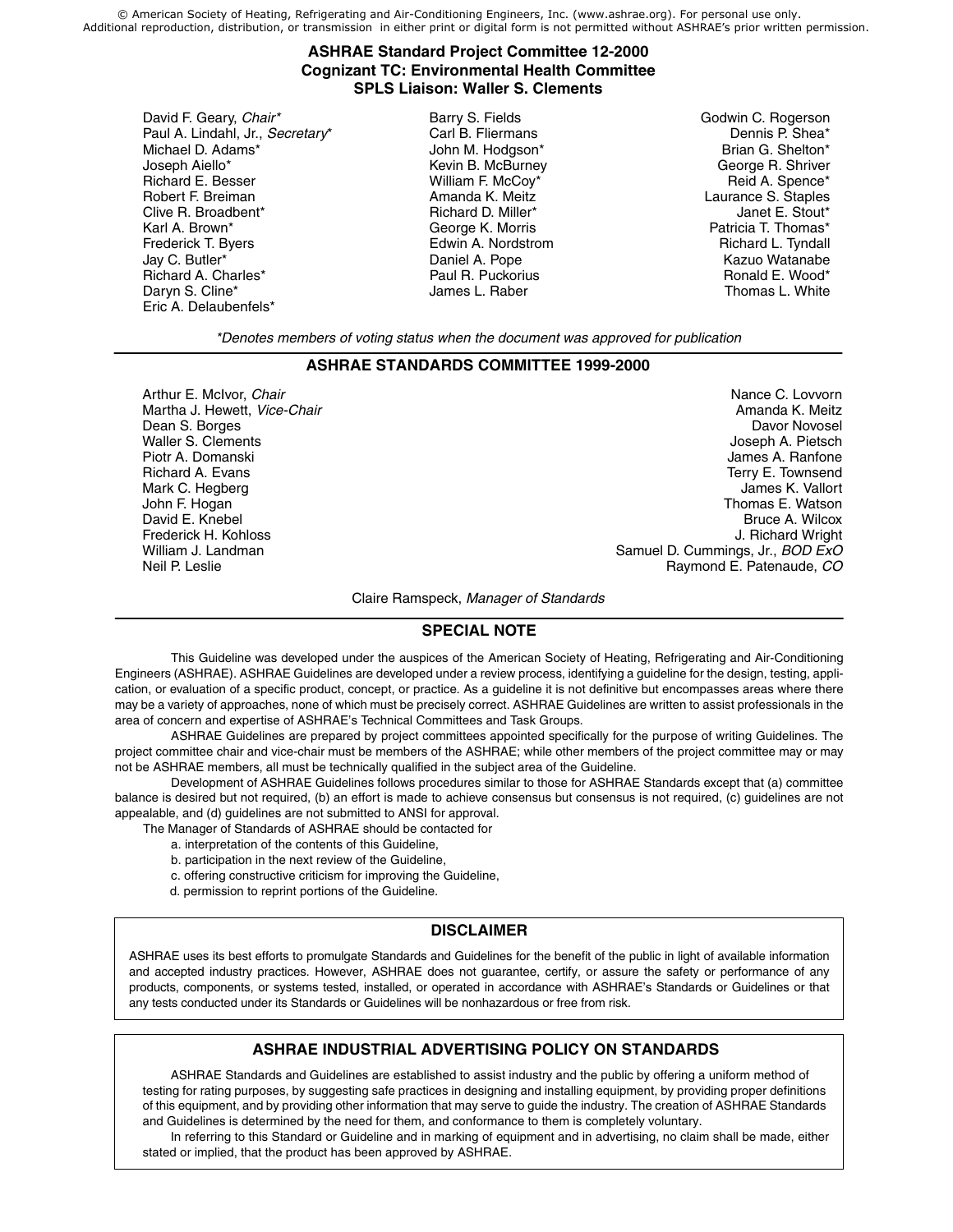## **CONTENTS**

## **ASHRAE Guideline 12-2000 Minimizing the Risk of Legionellosis Associated with Building Water Systems**

| <b>SECTION</b> | <b>PAGE</b>                                                                                            |  |
|----------------|--------------------------------------------------------------------------------------------------------|--|
|                |                                                                                                        |  |
|                |                                                                                                        |  |
|                |                                                                                                        |  |
|                |                                                                                                        |  |
|                |                                                                                                        |  |
|                |                                                                                                        |  |
|                | 7 Cooling Towers Including Fluid Coolers (Closed-Circuit Cooling Towers) and Evaporative Condensers  7 |  |
|                | 8 Direct Evaporative Air Coolers, Misters (Atomizers), Air Washers, and Humidifiers 10                 |  |
| 9              |                                                                                                        |  |
|                |                                                                                                        |  |
| 11             |                                                                                                        |  |
|                |                                                                                                        |  |
|                |                                                                                                        |  |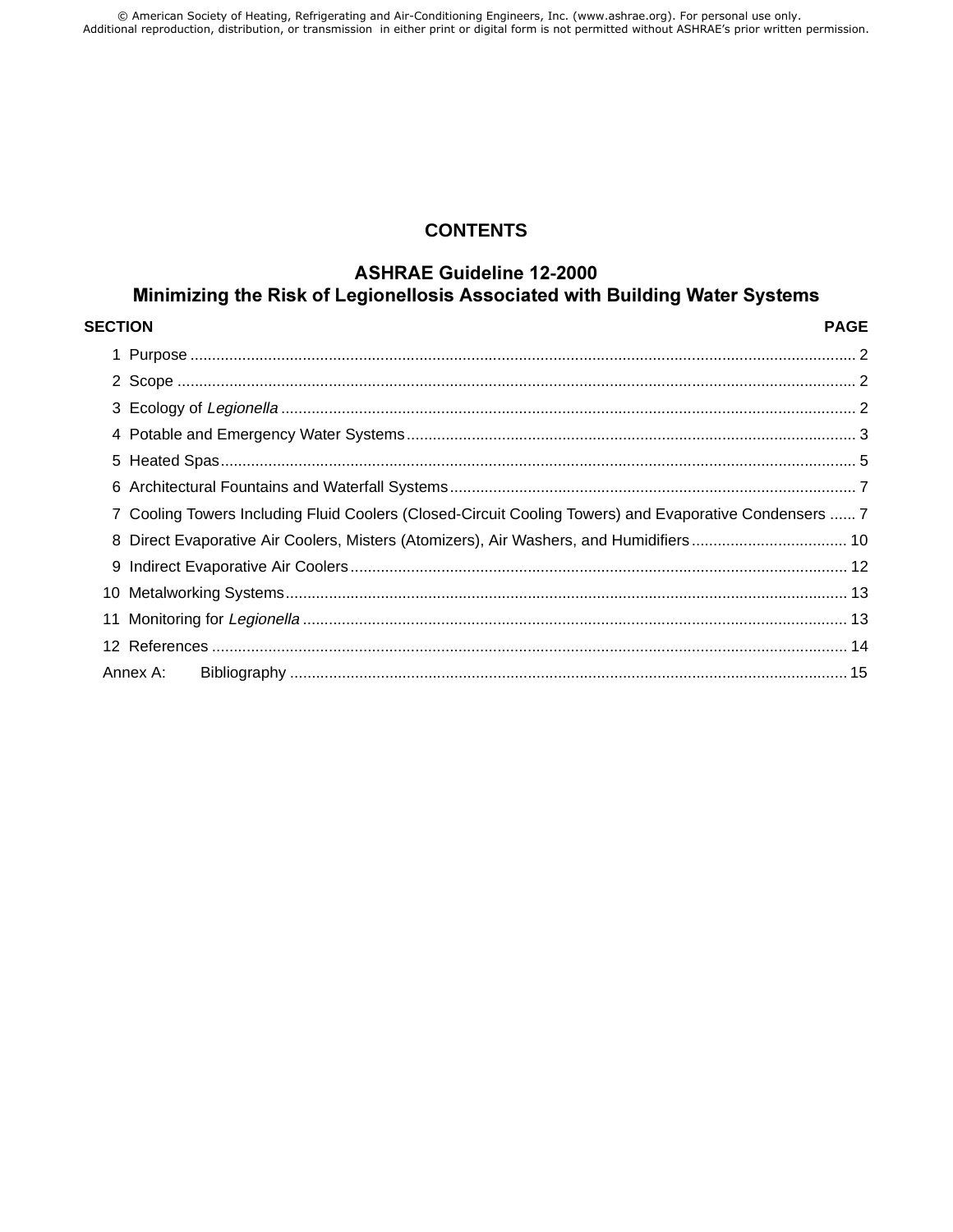#### 1. PURPOSE

The purpose of this guideline is to provide information and guidance in order to minimize Legionella contamination in building water systems.

#### 2. SCOPE

2.1 This guideline provides specific environmental and operational guidelines that will contribute to the safe operation of building water systems to minimize the risk of occurrence of Legionellosis.

2.2 This guideline is intended for use with nonresidential building systems (including but not limited to hotels, office buildings, hospitals and other health care facilities, assisted living facilities, schools and universities, commercial buildings, industrial buildings, etc.) and centralized systems in multifamily residential buildings (including but not limited to central heating/cooling systems, central domestic water systems, common area fountains, etc.). While not specifically intended for noncentralized or single-family residential building systems, some of the information may be useful for these systems.

2.3 This guideline is intended for the use of designers, installers, owners, operators, users, maintenance personnel, and equipment manufacturers.

#### 3. ECOLOGY OF LEGIONELLA

#### 3.1 Infection and Disease

The majority of Legionnaires' disease cases diagnosed and reported to the public health officials are sporadic (i.e., not occurring as part of a recognized outbreak).<sup>1</sup> Compared with outbreak-associated infection, much less is known about transmission of sporadic Legionellosis, although it is likely that transmission occurs by similar mechanisms. Exposure to legionellae in sporadic cases may occur in a variety of settings, including the home, the workplace, and public places visited during routine daily activities or during travel. The proportion of sporadic disease attributable to exposure in each of these settings and to various environmental sources is unknown.

Legionellae are bacteria. When legionellae are present in aquatic environments, the risk of transmission of infection to humans depends on the presence of several factors: conditions favorable for amplification of the organism, a mechanism of dissemination (e.g., aerosolization of colonized water), inoculation of the organism at a site where it is capable of causing infection, bacterial strain-specific virulence factors, and the susceptibility of the host. Over 40 species of Legionella have been identified; *L. pneumophila* appears to be the most virulent and is associated with approximately 90% of cases of Legionellosis. Most *L. pneumophila* infections are caused by serogroup 1; however, certain serogroup 1 strains may be more virulent. The risk of acquiring Legionnaires' disease is greater for older persons and for those who smoke tobacco or have chronic lung disease. Persons whose immune system is suppressed by certain drugs or by underlying medical conditions appear to be at particularly high risk.

#### 3.2 Habitats

Legionellae bacteria are commonly present in natural and man-made aquatic environments. The organism is occasionally found in other sources, such as mud from streams and potting soils; however, the overall importance of nonaquatic environmental sources in human disease is not yet known. In natural water sources and municipal water systems, legionellae are generally present in very low or undetectable concentrations. However, under certain circumstances within manmade water systems, the concentration of organisms may increase markedly, a process termed "amplification." Conditions that are favorable for the amplification of legionellae growth include water temperatures of  $25-42^{\circ}$ C (77-108°F), stagnation, scale and sediment, biofilms, and the presence of amoebae. Legionellae infect and multiply within several species of free-living amoebae, as well as ciliated protozoa. The initial site of infection in humans with Legionnaires' disease is the pulmonary macrophage. These cells engulf legionellae, provide an intracellular environment that is remarkably similar to that within host protozoa, and allow for multiplication of the bacterium. Hence, legionellae may be considered protozonotic: i.e., they naturally infect free-living amoebae and incidentally infect the phagocytic cells within human lungs under certain circumstances. Although legionellae may be cultivated on special agar media in laboratory settings, growth in nature in the absence of protozoa and/or in the absence of complex microbial biofilms has not been demonstrated. Intracellular growth of legionellae within protozoa and/or within diverse microbial biofilms may be the primary means of proliferation.

There is an indication that growth of *Legionella* is influenced by certain materials. Natural rubbers, wood, and some plastics have been shown to support the amplification of Legionella, while other materials such as copper inhibit their growth.

Generally, Legionella thrive in diverse, complex microbial communities because they require nutrients and protection from the environment. Controlling the populations of protozoa and other microorganisms may be the best means of minimizing Legionella. $^2$ 

#### 3.3 Transmission of Legionnaires' Disease

Most data on the transmission of Legionnaires' disease are derived from investigations of disease outbreaks. These data suggest that, in most instances, transmission to humans occurs when water containing the organism is aerosolized in respirable droplets (1-5 micrometers in diameter) and inhaled by a susceptible host.

Prior to actual disease a number of events occur, some of which can be influenced by good engineering and maintenance practices. These events and prevention opportunities are outlined in Figure 1. The first event, survival in nature, is generally outside the scope of building engineering and management practices. The next three events—amplification, dissemination, and transmission—can be influenced by engineering design and maintenance practices. Subsequent events are influenced by the individual's health.

The most effective control for most diseases, including Legionellosis, is prevention of transmission at as many points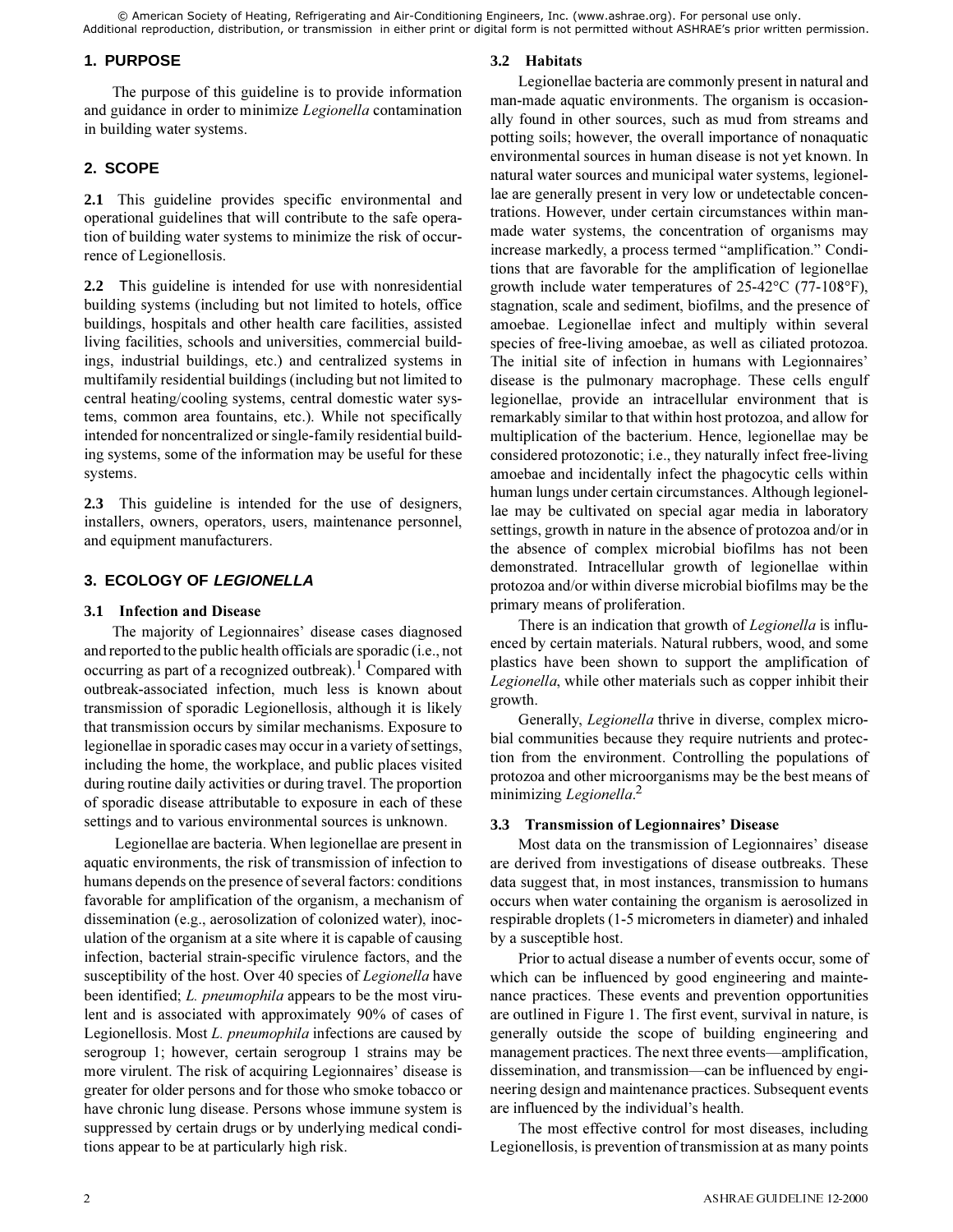

#### Legionella Transmission



as possible in the disease's chain of transmission. The rationale for this is that if one preventive measure fails, others will be in place and act as fail-safe mechanisms. With this philosophy in mind, it may be desirable to design interventions to prevent transmission of Legionellosis at as many points as possible in the disease's chain of transmission. General concepts are presented so that readers may develop an understanding of the types of conditions that may allow amplification and transmission of Legionella.

A variety of aerosol-producing devices have been associated with outbreaks of Legionnaires' disease, including cooling towers, 4,5 evaporative condensers,  $6,7$  showers,  $8,9$ whirlpool spas,  $^{10,11}$  humidifiers,  $^{12}$  decorative fountains,  $^{13,14}$ and a grocery store produce mister.<sup>15</sup> Aspiration of colonized drinking water into the lungs has been suggested as the mode of transmission in some cases of hospital-acquired Legionnaires' disease.<sup>16-18</sup>

Numerous investigations have demonstrated that cooling towers and evaporative condensers have served as the sources of *Legionella*-contaminated aerosols causing outbreaks of community- and hospital-acquired infection. Outbreak-associated transmission via cooling towers and evaporative condensers has been most commonly documented when those infected have been in close proximity to the contaminated devices; however, data from a few Legionnaires' disease outbreak investigations suggest that legionellae may be carried in cooling tower aerosols for distances of up to 3 kilometers  $(2 \text{ miles})^{19}$  (this is regarded as requiring an unusual combination of climatic conditions). A number of outbreaks of Legionellosis associated with cooling towers and evaporative condensers have occurred after these devices have been restarted following a period of inactivity.<sup>20,21</sup>

Shower heads and tap faucets can produce aerosols containing legionellae in droplets of respirable size. Epidemiologic studies and air sampling conducted during outbreak investigations have established the role of aerosols produced by showers and tap faucets in disease transmission.<sup>9</sup> Aerosols produced by respiratory therapy equipment that have been filled or rinsed with contaminated potable water in hospitals have also caused disease transmission.<sup>12,22</sup>

Heated spa pools operate at temperatures conducive to bacterial growth. The aeration of spa pools can result in formation of potentially contaminated aerosols. A range of pathogenic microorganisms, including Pseudomonas aeruginosa and L. pneumophila, have been found in spa pools. Outbreaks of Legionellosis have occurred among bathers as well as people near colonized spas.<sup>10,11</sup>

A more complete and detailed description of the most common amplifiers associated with building water systems, including the treatment recommended to minimize the risk of Legionellosis, is found in Sections 4-10.

#### 4. POTABLE AND EMERGENCY WATER SYSTEMS

#### 4.1 Potable Water Systems

4.1.1 System Description. Potable water systems in buildings for this discussion start at the point where the water enters the building and end where it exits the piping at a faucet, showerhead, etc. The systems include all piping, hot water heaters, storage tanks, faucets, nozzles, and other distribution outlets.

4.1.2 System Operation. Factors associated with the plumbing system that may influence the growth of legionellae are as follows:

Chlorine concentration. Municipal potable water supplies are generally chlorinated to control the presence of microorganisms, historically to control microbes associated with sewage. The legionellae are more tolerant of chlorine than many other bacteria and may be present in small numbers in municipal water supplies.<sup>23</sup>

Temperature. Although legionellae have been recovered from cold water, the temperature range favorable for amplification is  $25-42$ °C (77-108°F). The environment becomes more hostile as the temperature is moved from this range.

Design of plumbing system. Growth of legionellae may occur in portions of the system with infrequent use, in stagnant water, and in portions of the system with tepid temperatures. Growth may also occur in dead-end lines, attached hoses, shower nozzles, tap faucets, hot water tanks, and reservoirs.

Plumbing materials. Rubber washers and fittings, including water hammer arrestors and rubber hoses with spray attachments, have been shown to provide sites for growth of legionellae.<sup>24</sup> Organic compounds leached from plumbing materials may contribute to growth of heterotrophic bacteria, including legionellae.

4.1.3 Water Droplet Size. Contaminated potable water sources present the greatest risk when dispersed into the air in a very small droplet size (less than 5 micrometers) that can be inhaled deeply into the lungs. Actions that may generate small droplets are those that break up the water stream, *i.e.*, shower nozzles, aerators, spray nozzles, water impacting on hard surfaces, and bubbles breaking up.

4.1.4 Nutrients. Both dead and living microorganisms, biofilms, and debris may provide nutrient sources for legionellae growth. When legionellae are found in plumbing systems, it is common to detect the microbes in the sediment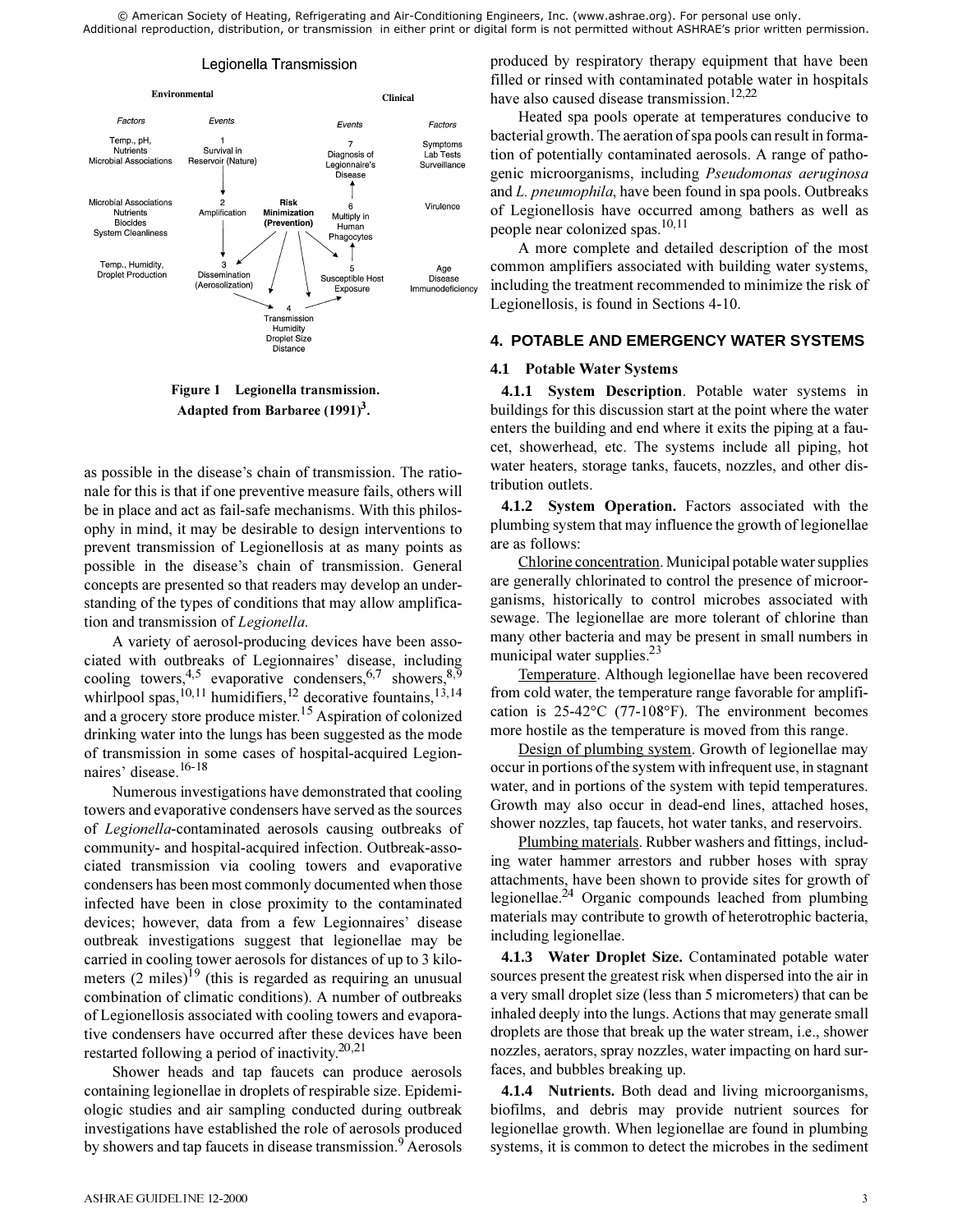in hot water tanks and in peripheral plumbing fixtures that accumulate sediment. Legionellae growth appears to be heaviest at the solid-liquid interface with the development of slime deposits.

4.1.5 Associated Cases of Legionnaires' Disease. Potable heated water systems are an important potential source of Legionellosis in all buildings and are of particular importance in hospitals, nursing homes, and other health care facilities.<sup>25</sup> Many reports link legionellae in hospital tap water to epidemics and clusters of nosocomial (hospital-acquired infection) Legionnaires' disease, often involving immunosuppressed patients.<sup>26</sup>

4.1.6 Recommended Treatment. Where practical in health care facilities, nursing homes, and other high-risk situations, cold water should be stored and distributed at temperatures below 20°C (68°F), while hot water should be stored above  $60^{\circ}$ C (140 $^{\circ}$ F) and circulated with a minimum return temperature of 51°C (124°F). However, great care should be taken to avoid scalding problems. One method is to install preset thermostatic mixing valves. Where buildings cannot be retrofitted, periodically increasing the temperature to at least  $66^{\circ}$ C (150 $^{\circ}$ F) or chlorination followed by flushing should be considered. Systems should be inspected annually to ensure that thermostats are functioning properly.

Where practical in other situations, hot water should be stored at temperatures of  $49^{\circ}$ C (120°F) or above.

Those hot or cold water systems that incorporate an elevated holding tank should be inspected and cleaned annually. Lids should fit closely to exclude foreign materials.

Detailed current plans for hot and cold water piping systems should be readily available. Hot water heaters and storage vessels for such systems should have a drainage facility at the lowest point, and the heating element should be located as close as possible to the bottom of the vessel to facilitate mixing and prevent water temperature stratification. In high-risk applications, insulated recirculation loops should be incorporated as a design feature. For all situations, the pipe runs should be as short as practical. Moreover, where recirculation is employed, the pipe runs should be insulated and long dead legs avoided. New shower systems in large buildings, hospitals, and nursing homes should be designed to permit mixing of hot and cold water near the showerhead. The warm water section of pipe between the control valve and showerhead should be self-draining.

Copper-silver ionization is a relatively new approach to controlling Legionella in hot water distribution systems and has been used successfully in a number of hospitals.<sup>27-29</sup> Electrolytically generated copper and silver ions build up in the hot water recirculating system to levels effective in eradicating Legionella, typically in the range of 0.2-0.8 mg/L copper and  $0.02$ -0.08 mg/L silver. The optimal concentration of coppersilver ions for controlling *Legionella* in hot water is not known. A particular concentration may not be universally effective because of variables in water quality and system design. It is also important to note that the efficacy of coppersilver ions, like chlorine, is adversely affected by elevated  $pH.<sup>30</sup>$ 

Where decontamination of hot water systems is necessary (typically due to implication of an outbreak of Legionellosis) the hot water temperature should be raised to  $71-77\degree C$  (160-170°F) and maintained at that level while progressively flushing each outlet around the system. A minimum flush time of five minutes has been recommended by the Center for Disease Control Hospital Infection Control Practices Advisory Committee. $31$  However, the optimal flush time is not known and longer flush times may be necessary. In the original report describing this method, multiple 30-minute flushes were required to significantly reduce *Legionella* colonization.<sup>17</sup> The number of outlets that can be flushed simultaneously will depend on the capacity of the water heater and the flow capability of the system. Local building and sanitary codes should be checked for any temperature limits of water discharged to the sewer. Appropriate safety procedures to prevent scalding are essential. When possible, flushing should be performed when the fewest building occupants are present (e.g., nights and weekends). For systems where thermal shock treatment is not possible, shock chlorination may provide an alternative.<sup>32,33</sup> However, there is less experience with this method of decontamination. Also, users should realize that the required levels of free chlorine residual can cause corrosion of metals. Chlorine should be added to achieve a free chlorine residual of at least 2 mg/L throughout the system. This may require chlorination of the water heater or tank to levels of 20 to 50 mg/L. The pH of the water should be maintained between 7.0 and 8.0. Each outlet should be flushed until the odor of chlorine is detected. The chlorine should remain in the system for a minimum of 2 hours (not to exceed 24 hours), after which the system should be thoroughly flushed.

Once the decontamination is complete, recolonization is likely to occur unless the proper temperatures are maintained, continuous supplemental chlorination is continued, or alternative approaches, such as the use of a silver/copper ionization device, are employed.

In high-risk applications, monthly removal of shower heads and tap aerators to clean out sediment and scale and to clean them in a chlorine bleach solution is recommended.

For potable water systems that were opened for repair or other construction or systems that were subjected to water pressure changes associated with construction (which may cause water to become brown and the concentration of Legionella to dramatically increase),  $34$  it is recommended that as a minimum the system be thoroughly flushed. Hightemperature flushing or chlorination may be appropriate, and this judgement should be made on a job-specific basis. If only a portion of the system is involved, high-temperature flushing or chlorination may be used on only that portion of the system.

#### 4.2 Emergency Water Systems-Safety Showers, Eye Wash Stations, and Fire Sprinkler Systems

4.2.1 System Description. All three of these systems are generally plumbed to the potable water system, have little or no flow with resulting stagnant conditions, and may reach temperatures warmer than ambient. Legionellae, heterotrophic bacteria, and amoebae have been cultured from these systems.<sup>35</sup> When the devices are used, aerosolization is expected.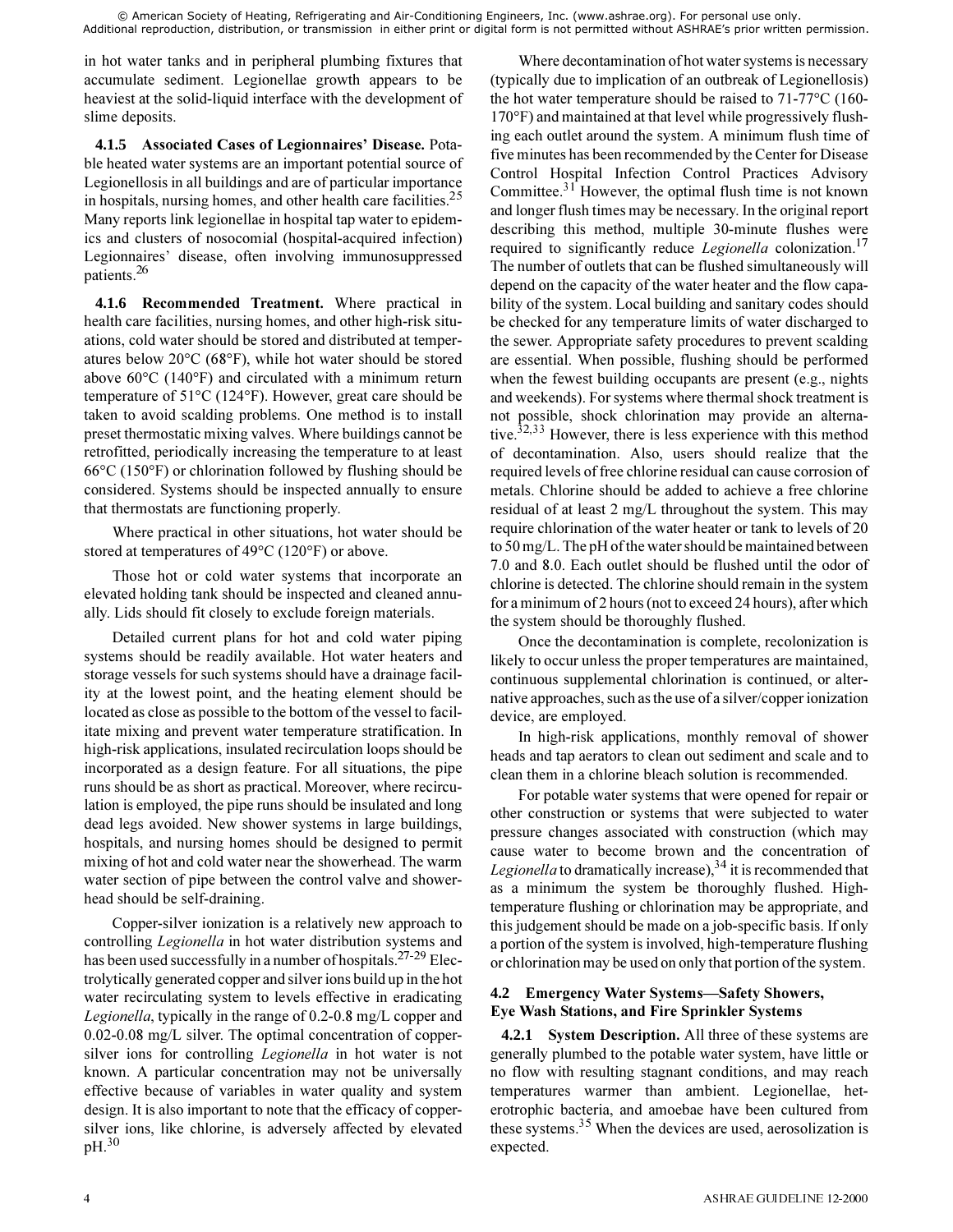4.2.2 Associated Cases of Legionnaires' Disease. Cases of Legionellosis resulting from exposure to these waters have not been documented.

4.2.3 Recommended Treatment. Safety shower and eye wash stations should be flushed at least monthly. In the case of fire sprinkler systems, it is recommended that fire-fighting personnel wear protective respiratory gear and that non-firefighting personnel exit the burning area. Appropriate precautions should be taken when checking the operation of fire sprinkler systems.

#### **5. HEATED SPAS**

#### **5.1 System Description**

Heated spas are small baths or pools used for relaxation (i.e., recreational), hygienic, or therapeutic purposes. Common features include warm water temperatures, (32- $40^{\circ}$ C/90-104 $^{\circ}$ F) and the constant recirculation and agitation of the water through high-velocity jets and/or injection of air. While there is some confusion over the names used for each, the differences among the types of baths and pools are related mainly to size, purpose, material used, and equipment.

5.1.1 Whirlpool Spa (Spa, Hydrotherapy Pool). These are recreational baths or pools (public or private) holding more than one person and filled with warm turbulent water. The water is not replaced after each use but rather is filtered to remove particulates and chemically treated (typically with chlorine or bromine) to provide microbiological control. They may be located indoors or outdoors. Most smaller units are made from molded fiberglass, while larger in-ground varieties are generally made of gunite or concrete with a white plaster finish. They are generally circular in shape, always shallow (less than 1.3 m [52 in.]), and contain seats that allow occupants to submerge up to the chest or neck.

**5.1.2** Hot Tub. These are traditionally deeper hot water baths or pools made of wood. Redwood is common, but they may also be made of cedar, mahogany, white oak, pine, or teak. Otherwise, the features and uses are similar to spas.

**5.1.3** Whirlpool. This terminology has been traditionally used for the small therapeutic pools (often used in athletics) filled with warm, vigorously moving water, which may be small enough for treatment of a specific joint, such as a knee, ankle, or elbow. These pools are generally made of stainless steel and are emptied between uses.

**5.1.4** Whirlpool Bath. These are small baths often found in bathrooms of hotel rooms or private residences. As such, they are used for both recreational and hygienic purposes. The baths are fitted with high-velocity water jets and/or air injection, but unlike whirlpool spas and hot tubs, the water is emptied after each use.

#### 5.2 System Operation

Temperature. The water temperature in these spas, baths, and pools is generally in the range of  $32-40^{\circ}$ C (90-104 $^{\circ}$ F), with the maximum temperature based on bather comfort. These warm temperatures are close to the optimum for the multiplication of Legionella and many other microorganisms. The warmer temperatures also accelerate the loss of the biocide.

Aerosol Production. Due to the operational features of the high-velocity water recirculation and air injection, a large number of bubbles of varying sizes rise to the water surface and burst. Microorganisms (e.g., *Legionella*) in the water can be released into the air via either bubbles or aerosol mist.

#### 5.3 Water Droplet Size

This aerosol mist has water droplets of varying sizes (many less than 5 micrometers) and extends into the air to a height of at least 0.5 meters (1 $1/2$  ft) above the water surface (well within the breathing zone of the bathers). Under conditions of high relative humidity and air currents, the aerosol may also expose individuals outside the spa.

#### 5.4 Nutrients

Due to the small volume of water per occupant (approximately 300 liters, compared to 10,000 liters in a typical swimming pool), the bathing load quickly contributes a variety of contaminants into the water, such as body oils, skin flakes, bacteria and fungi, suntan lotion, and other organic materials. In addition to serving as nutrients, these organic materials can also cause an increase in chlorine (or bromine) demand, resulting in a reduction in free available halogen.

#### 5.5 Associated Cases of Legionnaires' Disease

In surveys of whirlpool spas, legionellae have been isolated from as many as 33% of the spas sampled, but only in those spas where the disinfectant (chlorine or bromine) levels were not adequately maintained. Thus, it is generally presumed that outbreaks of Legionellosis from whirlpool spas are likely to be associated with spas that have similar deficiencies in their disinfectant levels.

It is universally recognized that water treatment criteria for spas (and swimming pools) should include disinfection against coliforms and other fecal pathogens (bacteria, viruses, and protozoa). In recent years, these types of recreational and therapeutic spas have been recognized as important sources of infection by other waterborne pathogens, including Pseudomonas aeruginosa and Legionella species. Several multiple-case outbreaks of Legionellosis (Legionnaires' disease and Pontiac fever) have been traced to spas and hot tubs, and fatalities have occurred.<sup>10,36</sup> No cases of Legionellosis have been traced to whirlpool baths.  $10,11$ 

#### 5.6 **Recommended Treatment**

**5.6.1** Whirlpool Spas. Whirlpool spas are currently subject to state and local regulations related to public swimming and bathing facilities. These regulations may cover all areas of operation, including mechanical specifications, operational parameters (i.e., flow rate, temperature), water chemistry, and bacteriology. To minimize the occurrence of whirlpool-related infectious diseases (including Legionellosis), the following guidelines are relevant.

5.6.1.1 Bather Load. Clearly post and enforce the maximum number of occupants (0.93 m<sup>2</sup> [10 ft<sup>2</sup>] of surface area per bather). Using this formula, a 2.5 meter (8 ft) diameter circular spa would have a maximum bather load of five at one time.

**5.6.1.2** Bather Health Restrictions. Clearly post warnings on the increased health risk related to use by individuals who are immunocompromised or who have chronic lung disease.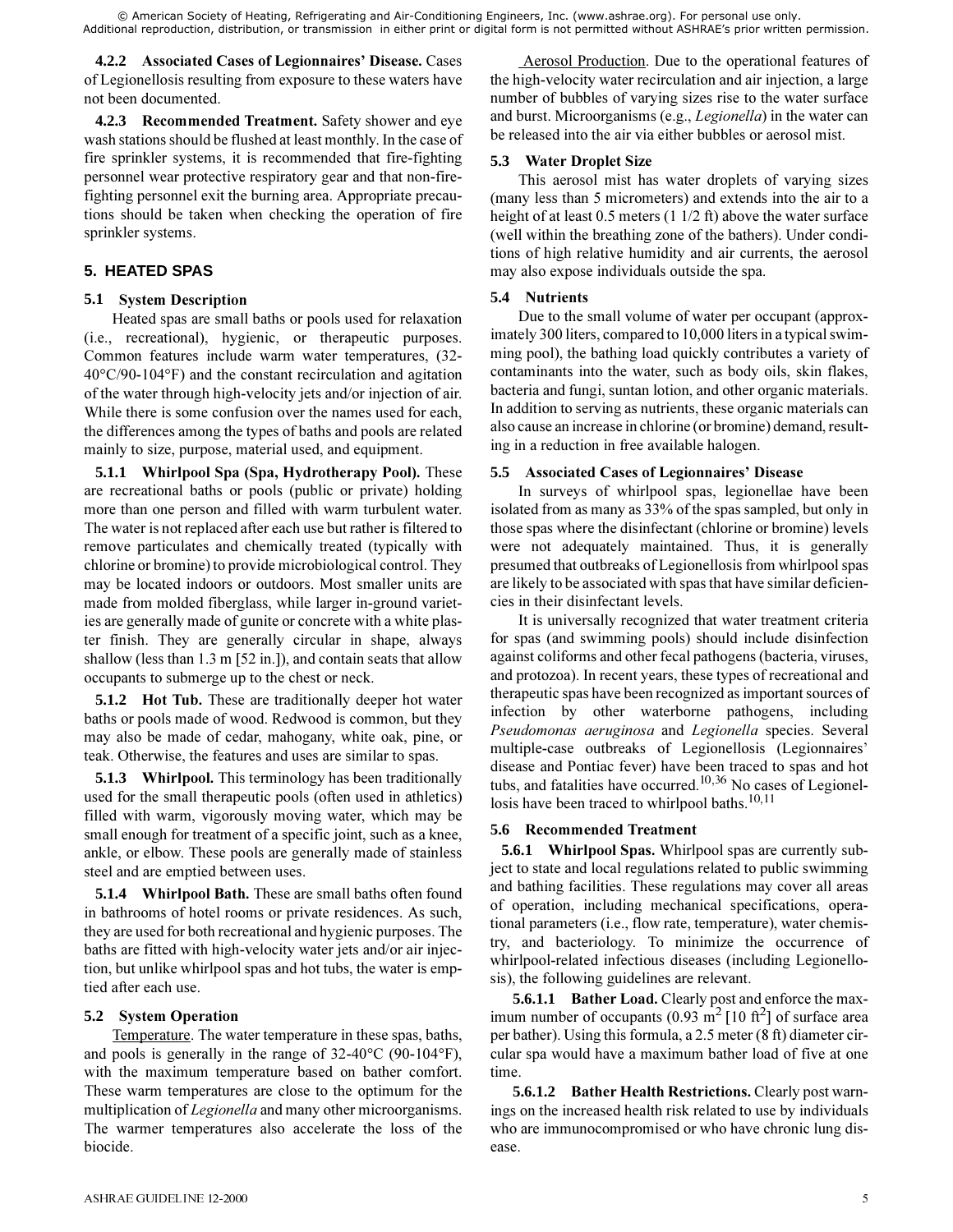5.6.1.3 Filter Operation. Hygienic maintenance of spa filters is more difficult than that of swimming pool filters because of the higher ratio of number of bathers to pool volume. Health codes consistently accept filter flow rates as follows:

High rate sand filters  $-$  3.4-6.7 L/s per m<sup>2</sup>  $(5-10 \text{ gal/min per ft}^2)$  of filter media Diatomaceous earth filters — 1 L/s per m<sup>2</sup>  $(1.5 \text{ gal/min per ft}^2)$  of filter media Cartridge filters — 0.25 L/s per m<sup>2</sup>  $(0.375 \text{ gal/min per ft}^2)$  of filter media

Maintenance of filters includes back flushing regularly to remove the buildup of organic debris. Determining the frequency of back flushing is currently based on manufacturer recommendations (flow-rate requirements) rather than microbiological criteria. As a general rule, daily back flushing may be required during periods of heavy usage. Filter cartridges should also be cleaned or replaced on a regular basis (once or twice weekly).

5.6.1.4 Water Chemistry. The American National Standards Institute and National Spa and Pool Institute (ANSI/NSPI) have established chemical standards related to pool disinfection. The standards are generally used as a basis for most state and local regulations and have been modified slightly by the Centers for Disease Control in their "Interim Recommendations to Minimize Transmission of Legionnaires Disease from Whirlpool Spas on Cruise Ships  $(1995)$ ."<sup>37</sup>

|                                              | Minimum | Ideal Values | Maximum |
|----------------------------------------------|---------|--------------|---------|
| Free chlorine $(mg/L)$                       | 3.0     | $4.0 - 5.0$  | 10.0    |
| Combined chlorine<br>(chloroamines) $(mg/L)$ | None    | None         | 0.2     |
| Bromine $(mg/L)$                             | 4.0     | $4.0 - 6.0$  | 10.0    |
| pH                                           | 72      | 7.4-7.6      | 7.8     |

The upper value of 10 mg/L (free chlorine or bromine) should not be considered a routine target maintenance level; however, this level is acceptable for relatively short durations.

The ideal values should be considered minimum values for control of *Legionella* because of the relative resistance of Legionella to halogens (compared to other bacteria and enteric viruses). Maintaining the required free available halogen level is absolutely critical for controlling the growth of bacteria (including *Legionella*) in the spa water. Thus, these parameters should be measured frequently, as often as hourly during periods of heavy use. Automatic systems that continuously monitor the free halogen and adjust as needed would offer the best control of the water chemistry. In addition, it would be desirable to install halogen level-dependent injector devices on both sides of the filter to ensure that adequate levels of biocide are maintained within the filter and within the water exiting the filter.

Several alternative or adjunctive nonhalogen water treatment procedures are currently being marketed, including copper/silver ion water treatment, iodinization treatment, ultraviolet light treatment, and ozonation. While any or all of these approaches may successfully control Legionella and other bacteria in pools and spas, there are insufficient data at the present time to recommend any major variation from current water treatment practices. This situation may change as additional data from laboratory and real-world studies become available.

5.6.1.5 Bacteriological Parameters. Regular testing of all spas can provide an important record of safe operating conditions and may alert operators of unsafe conditions when they occur. However, since bacteriological results require as much as 24 hours (or longer for *Legionella*) for results, they should be used only to spot-check or confirm the effectiveness of the disinfection system, not as a replacement for frequent testing of the water chemistry or routine maintenance. Where culturing for legionellae is to be done, see section 11 for input on proper sampling, handling, and shipping.

Standard agar plate count (35°C) 200 cfu per mL (maximum)

| Total coliforms                                                | 2 organisms per 100 mL (maximum) |
|----------------------------------------------------------------|----------------------------------|
| Fecal coliforms                                                | None allowable                   |
| <i>Pseudomonas aeruginosa</i> (41 $^{\circ}$ C) None allowable |                                  |
| Legionella species                                             | None allowable                   |
|                                                                |                                  |

5.6.1.6 Routine Maintenance. Current ANSI/NSPI recommendations include taking the spa out of service at the end of each day in order to carry out a superhalogenation (i.e., shock disinfection) using 10 mg/L or 10 times the combined chlorine level, whichever is greater, for one to four hours. Due to the buildup of total dissolved solids and organic matter in the water, the spa water should also be replaced at least once a week (depending on the frequency of use). Daily water changes may be necessary under continuous conditions of high use. At the same time, the spa should be thoroughly cleaned, including a vigorous scrubbing of the spa surface, weirs, and skimming devices, in order to remove buildup of microbial biofilm. Conditions of high bacterial counts also require shock disinfection in order to achieve safe operating conditions, often coupled with changing the water, cleaning the spa, and maintenance of filters.

5.6.1.7 Training and Record Keeping. Training of maintenance personnel on all aspects of the safe operation of whirlpool spas should be mandatory. As part of this training, it should be emphasized that spas are not the same as swimming pools; thus, maintenance required for safe operation is very different. Maintenance personnel should also be trained to maintain good records of all water chemistry measurements, back flushing of filters, water changes, and spa cleaning. Results of samples sent to outside labs for bacteriological analysis should also be maintained. All records should be kept for a period of at least two years.

**5.6.2** Whirlpool Baths. Since whirlpool baths are always filled with fresh potable tap water and drained at the end of each use, the recommendations for control of Legionellosis would fall initially under those guidelines developed for potable water systems.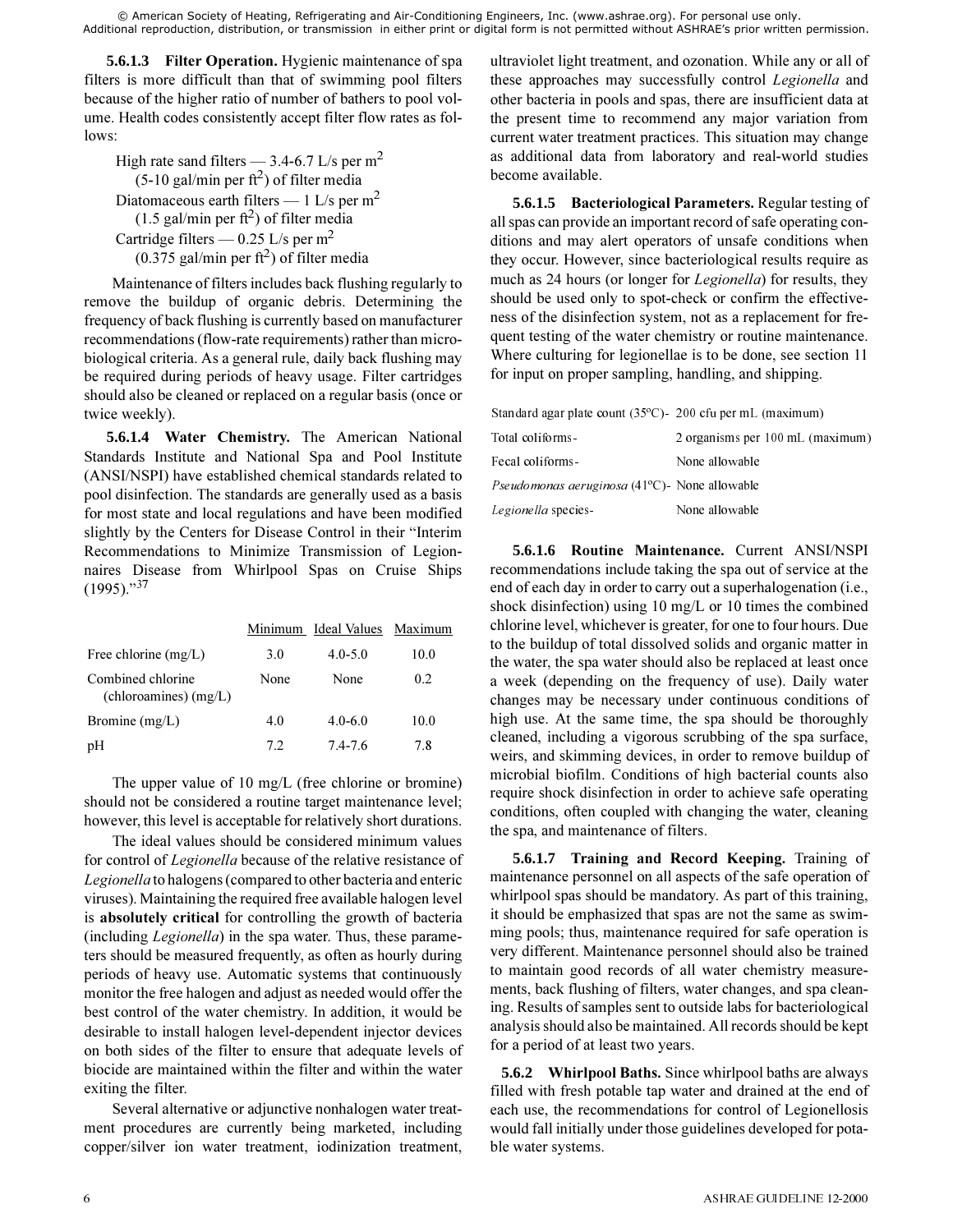#### **6. ARCHITECTURAL FOUNTAINS AND WATERFALL SYSTEMS**

#### **6.1 System Description**

In these systems, water is either sprayed in the air or cascades over a steep media such as rocks, and then it returns to the man-made pool. This guide is not intended to cover fountains in natural bodies of water or natural waterfalls.

#### **6.2** System Operation

These systems are sometimes operated intermittently with on-time often scheduled only during certain time periods. Applications can include elaborate displays specifically intended to periodically attract large crowds in entertainment centers. Systems that are operated intermittently may encourage greater biocontamination.

**6.2.0.1 Temperature.** Because of the high temperature ranges needed for proliferation of legionellae bacteria, outdoor fountains and pools in hotter climates and indoor fountains and pools subject to sources of heat may be susceptible to becoming amplifiers. Temperature increases may be facilitated by heat from the pump/filter systems themselves. Intermittent operation may also create situations where temperature increases occur in limited parts of the system.

#### 6.3 Water Droplet Size

These systems can produce droplets of various sizes and certainly have the potential to produce droplets less than 5 micrometers. Generally speaking, the legionellae risk increases as the rate of aerosol production increases.

#### 6.4 Nutrients

Fountains are subject to contamination from a wide variety of sources, including materials scrubbed from the air and returned to the pool with the falling water droplets as well as organic and inorganic materials dropped, thrown, or blown into the pool.

Algae and bacteria are recognized as a particular problem in pools less than  $1$  meter  $(3 \text{ ft})$  deep. When used, filter systems are similar to the types used for swimming pools.

#### $6.5$ **Associated Cases of Legionnaires' Disease**

Several multiple-case outbreaks of Legionellosis have been associated with decorative fountains in public buildings, particularly hotels.<sup>13,14</sup> However, the true incidence of disease from these sources may be much higher due to the occurrence of isolated cases where no association with the building or the fountain was suspected.

#### **6.6 Recommended Treatment**

#### **6.6.1 Design Considerations**

- Drains or sumps should be situated at the lowest level of the pool, with no other local low points that are not served by drains or sumps.
- Provision for maintenance should be considered in the design stage. Access to  $pump(s)$  and filter(s) should be provided. Stagnant areas or areas that are difficult to clean should be avoided.

#### 6.6.2 Maintenance

- Regular cleaning is recommended.
- Use of filters should be considered; however, systems

with a small water volume may be drained and refilled with fresh water every few weeks in lieu of filtering.

#### 6.6.3 Water Treatment

Microbial fouling control is important, especially where the conditions are such that there are significant periods of time when the temperature of the fountain water is in the range that is favorable for the amplification of legionellae growth (see 3.2). When biocidal treatment is employed for microbial fouling control, the biocide must be registered with the Environmental Protection Agency for use in decorative fountains. For further information on water treatment, see 7.6.2 of this guideline and the "Water Treatment" chapter in the Applications volume of the ASHRAE Handbook.

#### 7. COOLING TOWERS INCLUDING FLUID **COOLERS (CLOSED-CIRCUIT COOLING TOWERS) AND EVAPORATIVE CONDENSERS**

#### 7.1 Cooling Towers

7.1.1 System Description. A cooling tower is an evaporative heat transfer device in which atmospheric air cools warm water, with direct contact between the water and the air, by evaporating part of the water (see Figure 2). Air movement through such a tower is typically achieved by fans, although some large cooling towers rely on natural draft circulation of air. Cooling towers typically use some media, referred to as "fill," to achieve improved contact between the water and the cooling air.

**7.1.2** System Operation. Cooling towers associated with building water systems are typically used for rejection of waste heat from the condenser of chillers providing air conditioning for a building. Water from the cooling tower is piped to the condenser where it is heated and then back to the cooling tower to be cooled.

**7.1.2.1 Temperature.** The typical temperature of the water in cooling towers ranges from 29 $\rm ^{o}C$  (85 $\rm ^{o}F$ ) to 35 $\rm ^{o}C$ (95°F) although temperatures can be above 49°C (120°F) and below 21°C (70°F) depending on system heat load, ambient temperature, and system operating strategy.



Figure 2 Typical cooling tower/chiller system.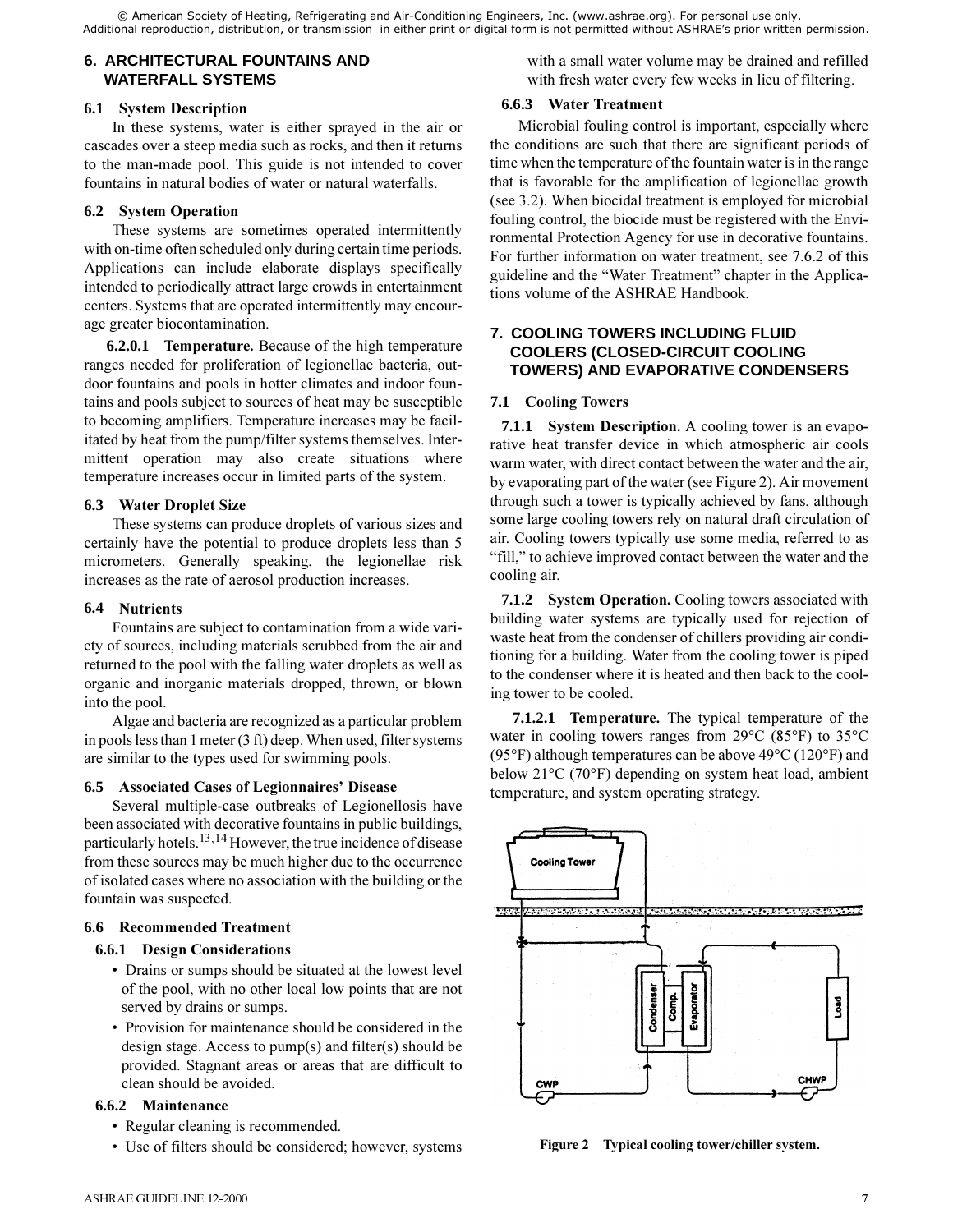7.1.2.2 Circulating Water System. Cold water piping from the cooling tower runs to one or more  $pump(s)$ , then to the chiller condenser, where it is heated, and then back to the hot water distribution system in the cooling tower. Considerable variation in the piping arrangement occurs. Stagnant areas or dead legs may be difficult to clean or penetrate with biocides.

A significant volume of water may be contained in the piping system.

#### 7.2 Closed-Circuit Cooling Towers and Evaporative **Condensers**

**7.2.1 System Description.** Closed-circuit cooling towers and evaporative condensers are also evaporative heat transfer devices. Both are similar to conventional cooling towers, but there is one very significant difference. The process fluid (either a liquid such as water, an ethylene glycol/water mixture, oil, etc., or a condensing refrigerant) does not directly contact the cooling air. Rather, the process fluid is contained inside a coil assembly (see Figure 3).

7.2.2 System Operation. Water is drawn from the basin and pumped to a spray distribution system over the coil assembly while the cooling air is blown or drawn over the coil by fans. Removal of heat is achieved by evaporating part of the water.

7.2.2.1 Temperature. Water temperature in closed-circuit cooling towers and evaporative condensers is similar to that in cooling towers.

7.2.2.2 Circulating Water System. Most commonly, there is no external piping in these systems. Because the water is totally contained within the unit, the volume of water is generally significantly less than with conventional cooling tower systems.



Figure 3 Typical closed-circuit cooling tower or evaporative condenser.

#### **7.3** Water Droplet Size

Cooling towers and evaporative condensers incorporate inertial stripping devices called drift eliminators to remove water droplets generated within the unit. While the effectiveness of these eliminators can vary significantly with the design (new state-of-the-art eliminators are significantly more efficient than older designs) and the condition of the eliminators, it should be assumed that some water droplets in the size range of less than 5 micrometers leave the unit. In addition, some larger droplets leaving the unit may be reduced to 5 micrometers or less by evaporation.

#### 7.4 Nutrients

Because cooling towers and evaporative condensers are highly effective air scrubbers and because they move large volumes of air, organic material and other debris can be accumulated. This material may serve as a nutrient source for legionellae growth. Diverse biofilms, which can support the growth of legionellae, may be present on heat exchanger surfaces, structural surfaces, sump surfaces, and other miscellaneous surfaces.

#### **7.5** Associated Cases of Legionnaires' Disease

Evaporative heat rejection equipment such as cooling towers and evaporative condensers have been implicated in numerous outbreaks of Legionnaires' disease, and studies have shown that detectable levels of legionellae are present in many, if not most, such devices.  $38-40$ 

#### **7.6 Recommended Treatment**

The key recommendations are that the system be maintained clean and that a biocidal treatment program be used. It is also recommended that the services of a qualified water treatment specialist be used to define and oversee the treatment.

7.6.1 System Maintenance. Keeping the system clean reduces the nutrients available for Legionella growth. Regular visual inspections should be made for general cleanliness. The cold water basin of the unit should be cleaned when any buildup of dirt, organic matter, or other debris is visible or found through sampling. Mechanical filtration may be used to help reduce these solids. Strainers, cartridge filters, sand filters, centrifugal-gravity-type separators and bag-type filters can be used to assist in removal of debris.

The drift eliminators should also be inspected regularly and cleaned if required or replaced if deteriorated or damaged.

Operation and maintenance records should include the following information:

- system schematic
- system water volume, with date and method of determination
- manufacturers' instructions for equipment operation
- regular water treatment procedures
- · material safety data sheets for chemicals used (MSDS)
- names of persons responsible for system operation and shutdown
- dates of inspections and written results of inspections
- dates and nature of routine maintenance
- · dates of equipment repairs or modifications with description of work done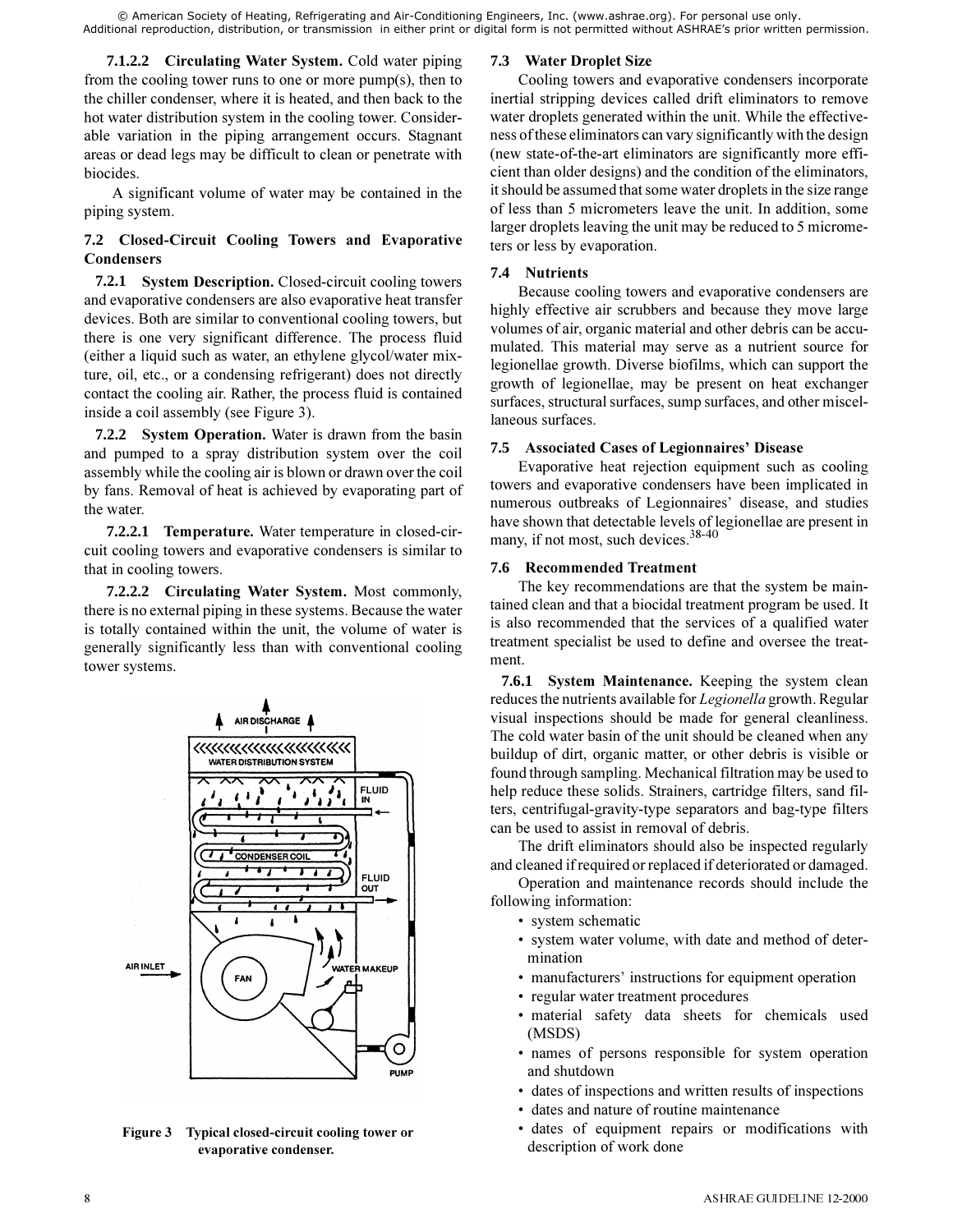7.6.2 Water Treatment. Water treatment provides a heat transfer fluid that allows equipment to function optimally. Objectives of water treatment for cooling water systems is to use water efficiently as well as to

- · minimize microbial growth.
- · minimize scale,
- minimize corrosion,
- minimize sediment/deposition of solids (organic or inorganic) on heat transfer surfaces.

An effective water treatment program should allow more efficient operation due to lower fouling, a longer system life due to decreased corrosion, and safer operation of the system due to reduced chances of microbial exposure to the public.

Control of scaling and corrosion is necessary in many water treatment programs. Scale such as calcium carbonate and/or other minerals containing silica, magnesium, and phosphate may precipitate onto heat exchanger and piping surfaces. Scaling can be minimized by use of inhibitors containing phosphonates, phosphates, and polymers to keep calcium and carbonate and other minerals in solution. Corrosion can be minimized by the use of inhibitors such as phosphate, azoles, molybdenum, and zinc. Scale and corrosion inhibitors are effective if microbial fouling and biofilm development are properly controlled. Microbial fouling can influence scaling and corrosion processes and can affect the performance of inhibitors. Microbial biofilms on surfaces can consume certain inhibitors (such as phosphates, phosphonates, and azoles), prevent access of inhibitors to surfaces, create localized oxygen-depleted zones, change the pH near surfaces, and accumulate or trap deposits onto surfaces.

Surfactants have also been used to minimize deposition on surfaces (particularly heat transfer surfaces). When used, the surfactant must be compatible with the scale and corrosion inhibitors as well as appropriate for the type of dirt, oil, or other material that is present.

Equally important to controlling scale and corrosion is keeping the system clean and free of sediment. Common sources of sediment include materials scrubbed from the air (dirt, leaves, paper, kitchen or other organic exhaust), precipitated solids (calcium, magnesium, carbonate silica), and corrosion products (rust). Microbes including bacteria, protozoa, algae, and (infrequently) fungi can grow in cooling systems and use the above materials as nutrients. Consequently, it is desirable to either prevent the entry of the material into the system or to remove it from the system.

Strategies to accomplish this include siting of the tower (relative to kitchen exhausts, etc.), scale and corrosion control, and filtration and/or separation.

Microbial fouling is controlled by the use of biocides, which are compounds selected for their ability to kill microbes while having relatively low toxicity for plants and animals. In the USA, the Environmental Protection Agency has regulatory authority for biocides and requires registration of all biocides. In addition, registration is required in each state where the biocide will be distributed. The data package submitted to the EPA includes efficacy data against a variety of microbes and toxicity data for animals. Much of the laboratory data are provided by the manufacturers of the individual biocides. Biocides must be used in accordance with the directions on the label.

There are two main groups of chemical biocides: oxidizers and nonoxidizers.

Oxidizing biocides include bromine, bromo-chlorohydantoin, chlorine, chlorine dioxide, iodine, isocyanurates, ozone, or other compounds with the ability to accept electrons from other compounds that serve as reducing agents. Oxidizing biocides can accelerate corrosion of metals if they are dosed at excessive concentrations. Halogen biocides (chlorine, bromine, and iodine) react with the protein in cell membranes to cause the protein to become dysfunctional, thus killing/controlling the organism. Ozone and chlorine dioxide are believed to oxidize other components of the microbial cell.

Nonoxidizing biocides include many organic compounds registered with the EPA for cooling water applications, such as bromonitropropanediol, bromonitrostyrene, carbamates, decylthioethaneamine, dibromonitrilopropionamide, dodecylguanidine hydrochloride, glutaraldehyde, isothiazolones, methylene bisthiocyanate, quaternary phosphonium salts, and tris-hydroxymethylnitromethane. Quaternary ammonium compounds are sometimes used but were found to be ineffective against legionellae in a recent study.<sup>41</sup> These biocides function in a number of ways, including reacting with intracellular enzymes, solubilizing cell membranes, and precipitating essential proteins in microbial cell walls. Properly used, nonoxidizing biocides are effective for control of the microbial fouling process in cooling water systems.

Both oxidizers and nonoxidizers can undergo chemical reactions with materials in the water that decrease their effectiveness. Some biocides react with components of some scale and corrosion inhibitors to render both compounds less effective for their intended purpose. Selection of corrosion/scale inhibitors as well as the biocide requires a knowledge of water chemistry, a basic understanding of water microbiology, and specific information about the system (what the system is cooling, sources of contamination, etc.).

It is generally sound practice to regularly alternate the biocides used for a cooling water system to avoid the selection and growth of resistant strains of microbes. The alternating biocide approach has been emphasized with the rationale that the population that survives the biocide treatment one week is susceptible to the alternate biocide a week or two later. Alternating the dose and frequency of the same biocide is also used to achieve this goal.

Because Legionella are known to enter cooling water systems in the makeup water, it should be assumed that they are present in the water along with other bacteria, protozoans, and algae. Protozoa are highly resistant to both oxidizing and nonoxidizing biocides; hence they must be controlled by limiting the microbial biofilms that serve to provide them nutrients. $42$ 

For further information on the subject of water treatment, see the "Water Treatment" chapter in the Applications volume of the ASHRAE Handbook.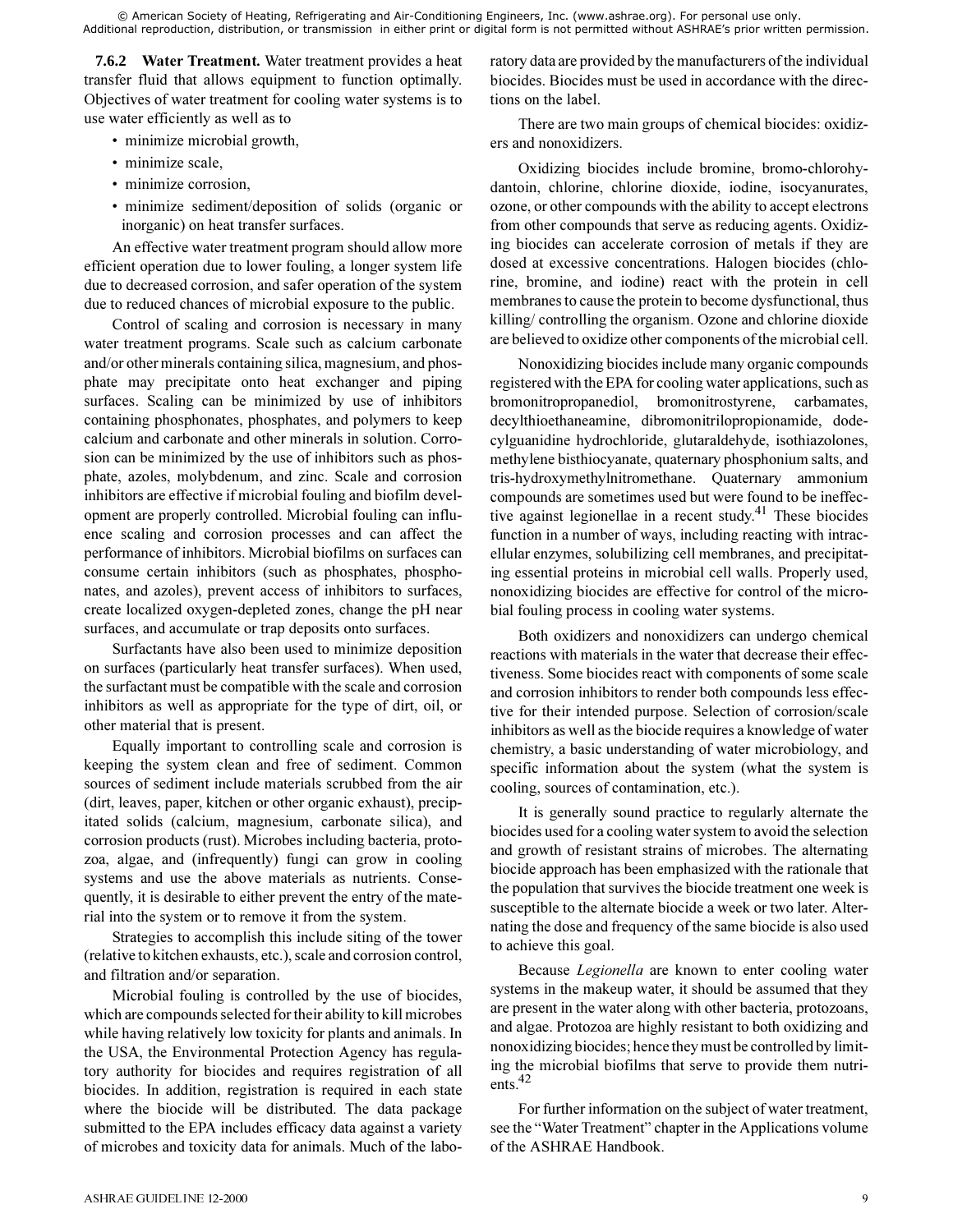### 7.6.3 Cooling Tower System Shutdown and Start-Up Procedure<sup>43</sup>

#### Shutdown

When the system is to be shut down for a period of more than three days, it is recommended that the entire system (cooling tower, system piping, heat exchangers, etc.) be drained to waste. When draining the system is not practical during shutdowns of short duration, the stagnant cooling water must be pretreated with an appropriate biocide regimen before tower start-up.

#### Start-Up for Drained Systems

- Clean all debris, such as leaves and dirt, from the cooling tower.
- Fill the system with water. While operating the condensing water pump(s) and prior to operating the cooling tower fans, execute one of the two alternative biocidal treatment programs described below.
	- (1) Treat with the biocide that had been used prior to shutdown. Utilize the services of the water treatment supplier. Maintain the maximum recommended biocide residual (for the specific biocide) for a sufficient period of time (residual and time will vary with the biocide) to bring the system under good biological control.
	- (2) Treat the system with sodium hypochlorite to a level of 4 to 5 mg/L (ppm) free chlorine residual at a pH of 7.0 to 7.6. The chlorine residual must be held at 4 to 5 mg/L (ppm) for six hours, measurable with standard commercial water test kits
- Once one of these two biocidal treatments has been successfully completed, the fan can be turned on and the system returned to service. Resume the standard water treatment program (including biocidal treatment).

#### **Start-Up for Undrained (Stagnant) Systems**

Remove accessible solid debris from the cooling tower sump and from any remote storage tank(s) that may be used.

- Perform one of the two biocide pretreatment procedures (described in "Start-Up for Drained Systems") directly to the cooling tower sump or remote storage tank. Do not circulate stagnant bulk cooling water over cooling tower fill or operate cooling tower fans during pretreatment.
- Stagnant cooling water may be circulated with the main cooling system pump(s) if tower fill is bypassed. Otherwise, add approved biocide directly to the bulk water source and mix with either manual or by sidestream flow methods. Take care to prevent the creation of aerosol spray from the stagnant cooling water from any point in the cooling water system.
- After biocidal pretreatment has been successfully completed, the cooling water should be circulated over the tower fill with fans off. When biocide residual is maintained at a satisfactory level for at least six hours, the cooling tower fans may be operated.

7.6.4 Emergency Decontamination of Wet-Type Heat Rejection Systems for Legionella. The Cooling Tower Institute has formulated an "Emergency Protocol" for decontaminating cooling towers and evaporative condensers using chlorine and dispersants.<sup>44</sup> However, this procedure must not be used routinely because it can be very corrosive and produce toxic fumes. This procedure has been adapted to include additional safety precautions and a 10 mg/L free residual chlorine level for 24 hours.<sup>31</sup>

7.6.5 Siting. In locating cooling towers and evaporative condensers, attention should be given to the following considerations.

- · Locate as far as possible from fresh air intakes, including windows that can be opened.
- Do not locate in the immediate area of kitchen exhaust fans, plants, truck bays, or other sources of organic matter.
- Consider the direction of prevailing winds and do not locate upstream of outdoor public areas.
- Consider future construction, including nearby sites.

#### 8. DIRECT EVAPORATIVE AIR COOLERS, **MISTERS (ATOMIZERS), AIR WASHERS, AND HUMIDIFIERS**

#### **8.1** System Description

Direct evaporative air-cooling equipment and humidifiers cool and humidify air by direct contact with the water. either by wetted-surface materials (as in wetted media air coolers) or with a series of sprays (as in air washers and misters). These devices (see Figures 4 and 5) are used to control the temperature and humidity levels for commercial, industrial, and agricultural applications.

They utilize either once-through or recirculating water. Wetted media systems may include a pump, water distribution piping, and a sump to collect or hold water. A fan may be utilized to move air across the system and distribute evaporatively cooled and humidified air to the location being served. Concentration of contaminants in the water is limited by bleed off and quality of fresh water makeup.

8.1.1 Wetted Media. Wetted media devices utilize a porous substrate to provide an extended surface area for evaporation of water. Water is either circulated over the media or the media are rotated through a water bath. Since evaporation occurs from the surface of the media, no water droplets are produced. Mist eliminators are generally not necessary. These



Figure 4 Direct evaporative air cooler/humidifier.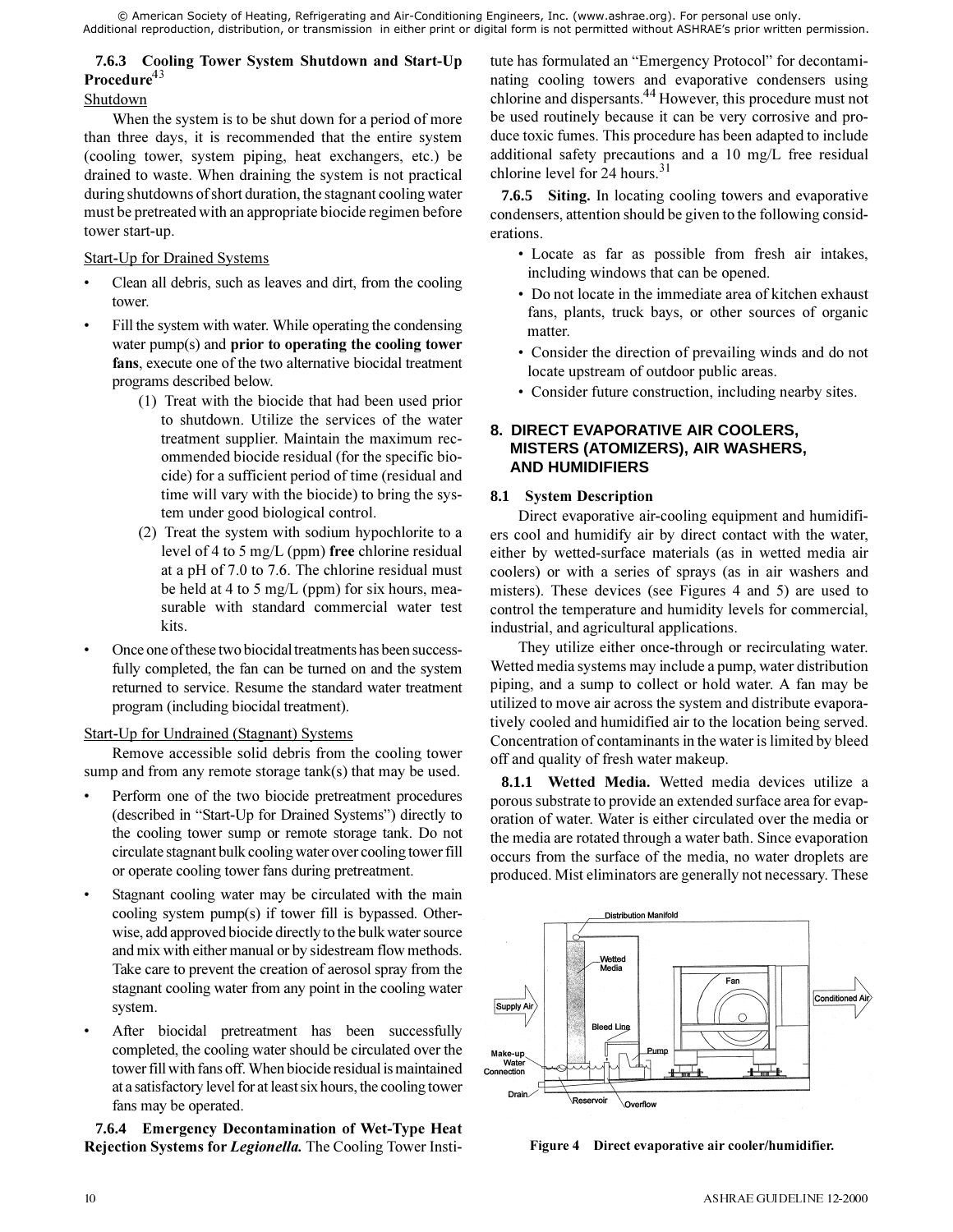

Figure 5 Single bank air washer humidifier.

devices utilize either once-through potable building water or are equipped with a recirculating system including a pump, automatic makeup water valve, a bleed-off/purge, and a positive draining reservoir.

8.1.2 Air Washers. Air washers utilize high-pressure nozzles to reduce water to small droplets for efficient evaporation. These systems have a chamber or casing containing one or more banks of spray nozzles and drift eliminators. Air washers contain a sump for collecting and holding excess spray water. The eliminator section removes entrained droplets of water from the air. Air washers also utilize either oncethrough potable building water or are equipped with a recirculating system including a pump, automatic makeup water valve, a bleed-off/purge, and a positive draining reservoir. The water may be chilled for additional cooling and/or dehumidification.

**8.1.3** Misters. Misters produce an aerosol by use of ultrasonic devices, spinning disks, or spray nozzles. Normally these devices are supplied with fresh potable water directly from the building water systems; however, some systems contain a reservoir.

8.1.3.1 Heated Element and Steam-Type Humidifiers. Heated element and vapor-type humidifiers convert water to vapor that is discharged into the space being conditioned. Due to the elevated temperature and the fact that water droplets are not generated, these humidifiers are not considered a risk for the growth of *Legionella* during normal operation. However, if the humidifier is improperly installed, moisture may accumulate in the duct and lead to bacterial growth. During periods of time when equipment is not in use, all water should be drained from the system to avoid the possibility of bacterial growth.

#### 8.2 System Operation

See 8.1.

It should be noted that due to process conditions, there may be periods of time when equipment is shut down. It is common practice to drain sumps when the units are not in use. In addition, a continuous bleed or purge cycle is usually employed to limit the buildup of solids and contaminants in the basin. High dilution rates remove bacteria, nutrients, and other contaminants before they are a problem. It is rare for growth of *Legionella* to occur under these conditions.

8.2.1 Water Temperature-Wetted Media Evaporative Air Coolers/Humidifiers and Air Washers. For wetted media evaporative air coolers/humidifiers and air washers. the recirculating water temperature approximates the wetbulb temperature of the airstream to which it is exposed. Since the wet-bulb temperature in most regions where these devices are used is well below  $25^{\circ}$ C (77 $^{\circ}$ F), the water tends to be maintained at temperatures below the Legionella growth temperature range of 25-42°C (77-108°F).

8.2.2 Water Temperature—Misters. For misters supplied directly from the building potable water system, the temperature would tend to be at the supply cold water temperature. If fed from a stagnant reservoir, or pipes exposed to heat, the temperature could increase. The temperature could exceed  $25^{\circ}$ C (77 $^{\circ}$ F), which is favorable for amplification of legionellae.

8.2.3 Water Temperature—Air Washers. Air washer operating conditions are based on the requirements of the process; however, a standard operating temperature range for circulating water is 4-10 $^{\circ}$ C (40-50 $^{\circ}$ F). The normal operating portions of air washer systems tend to be maintained at temperatures below the Legionella growth temperature range of 25-42°C (77-108°F).

#### 8.3 Water Droplet Size

8.3.1 Wetted Media. Wetted media equipment generally produces few droplets during operation. However, large droplets may form as a result of improper maintenance and uneven water or air distribution. The exact size of the droplets will vary with the condition of the wetted media and mist eliminators (where used), air velocity through the unit, and irrigation rate. It should be assumed that under extreme conditions droplets of less than 5 micrometers could be created.

8.3.2 Air Washers. The major causes of droplets being entrained into the airstream are fouled spray nozzles and damaged or dirty mist eliminators. Air washers can produce droplets of various sizes and certainly have the potential to produce droplets less than 5 micrometers in diameter.

8.3.3 Misters. These systems can product droplets of varying size and certainly have the potential to produce droplets less than 5 micrometers in diameter.

#### 8.4 Nutrients

Because direct evaporative air coolers/humidifiers are efficient air scrubbers and move large volumes of air, organic matter and other debris can be accumulated. This may serve as a nutrient source for Legionella growth.

8.4.0.1 Wetted Media Evaporative Air Coolers/ Humidifiers and Air Washers. Wetted media evaporative coolers/humidifiers and air washers have potential for growth where dirt, scale, or biological matter can accumulate. Most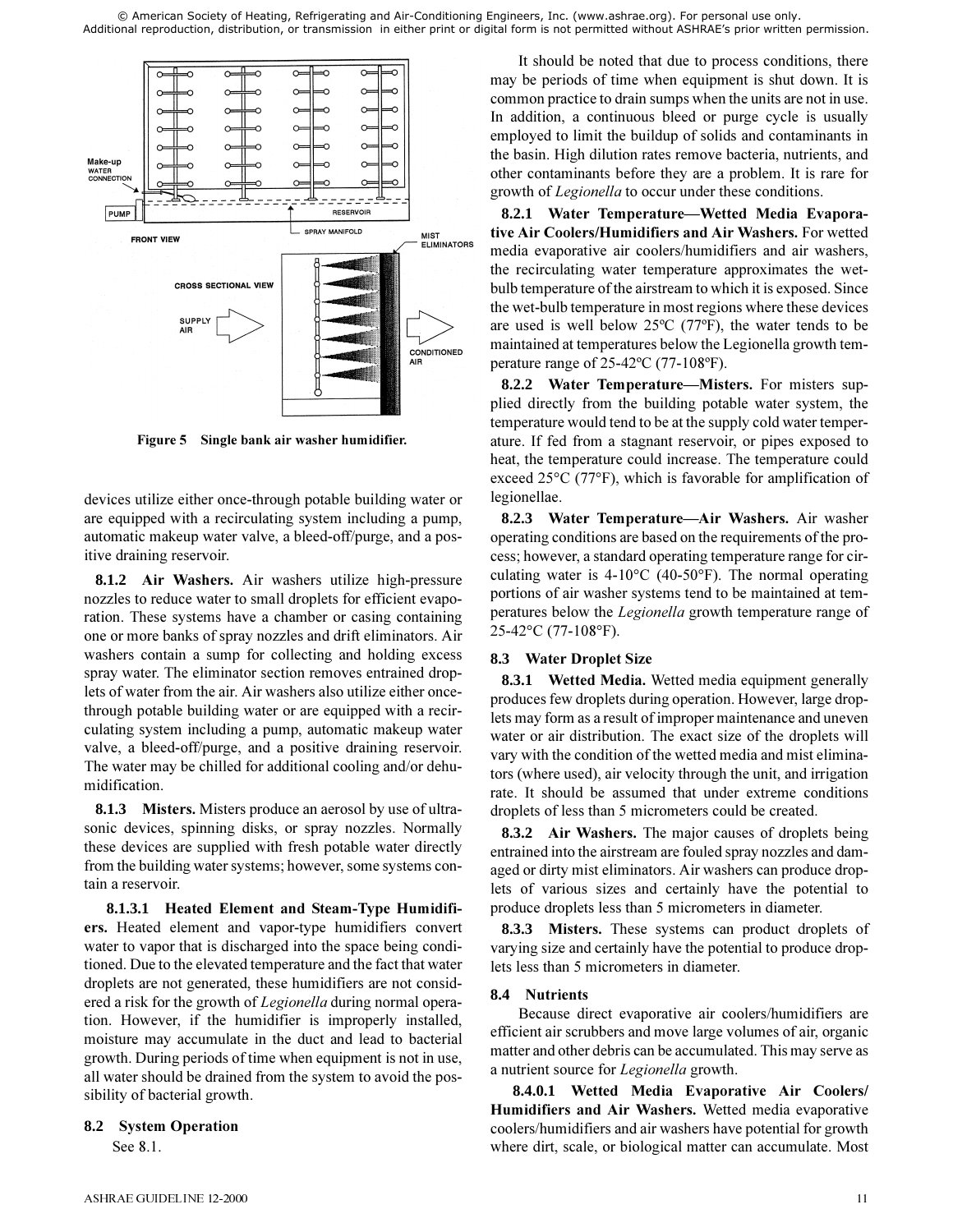likely areas of such accumulation are collection troughs, mist eliminators, or water storage tanks.

**8.4.1 Misters.** Nutrient availability would be minimal when fed potable water directly from the building potable water system. If distribution piping and/or a holding reservoir is used, nutrients in the form of sediment and other debris may exist.

#### **Recommended Treatment** 8.5

8.5.1 All Systems. Regular inspection and maintenance of evaporative air coolers/humidifiers, air washers, misters, and ancillary equipment are recommended. Avoid dead-end piping, low spots, and other areas in the water distribution system where water may stagnate during shutdown.

Consider the use of photochemical ozone generators to control microbial concentrations in water in sumps and distribution piping. Water filters and air filters should be cleaned as required. The entire cooling water loop should be cleaned and flushed monthly.

**8.5.2** Recirculating Systems. Proper sump water level or spray pressure must be maintained. Bleeding off or purging some of the water is the most practical means to minimize scale and nutrient accumulation. The bleed rate or purge depend on water quality (including hardness) and airborne contaminant level. Regular inspections should be made to ensure that the bleed rate or purge is adequate and is maintained. As an added precaution, sumps could be automatically drained during shutdown of the fan. When it is impractical to shut a system down for cleaning, it should be provided with a positive draining sump and easily accessible flush-out of the water distribution header so it can be flushed during operation. After flushing, dose the recirculating cooling water with a biocide approved by the EPA for such applications.

8.5.3 Air Washers. Use corrosion inhibitors to prevent corrosion of metals in the systems and formation of corrosion products. Control the level of suspended solids that can supply nutrients and growth areas for legionella. Finally, the microbiological activity should be controlled through the utilization of biocides approved by the EPA for such applications.

8.5.4 Wetted Media Evaporative Air Coolers/Humidifiers. Media located inside a large built-up air house may not dry completely during period of shutdown (i.e., weekends), resulting in stagnation. In order to dry out the media, pumps should be shut down prior to scheduled fan shutdowns. Smaller systems and those having the media located adjacent to inlet louvers normally dry sufficiently without assistance. For systems experiencing high contaminant loading, a flushout cycle may be used that runs fresh water through the pad every 24 hours during a period of time when the system is not in operation. Media should be cleaned or replaced when necessary.

8.5.5 Misters. Never recirculate atomized water. Drain pipes and reservoir when equipment is not in use. For portable misters, drain and disinfect piping and reservoir regularly. Only sterile water should be added to the reservoir of portable humidifiers used in health care environments or in other areas where immunocompromised persons are likely to be exposed to the generated aerosols.

#### 8.6 Siting

Evaporative air coolers/humidifiers should not be located near the outlet of a cooling tower, fluid cooler, evaporative condenser, kitchen exhaust, or any other source of organic contamination. Filtration upstream of the evaporative air cooler/humidifier is recommended when particulate contamination is expected. Filtration downstream of the equipment must be a sufficient distance to allow absorption of moisture into the air stream.

#### 8.7 Associated Cases of Legionnaires' Disease

There have been no known cases of Legionnaire's disease with air washers, wetted media evaporative air coolers/humidifiers, or steam humidifiers. A supermarket vegetable misting device using water from a holding tank was implicated in one outbreak of Legionnaires' Disease.<sup>15</sup> There is a documented case of Legionnaires' Disease that occurred in a hospital setting and resulted from aerosolized tap water from a humidifier.  $1\overline{2}$ , 22

#### **9. INDIRECT EVAPORATIVE AIR COOLERS**

Indirect evaporative air coolers cool air in a heat exchanger, which transfers heat to a secondary airstream as shown in Figure 6. Although the primary air is cooled by the evaporatively cooled secondary air, no moisture is added to the primary air.

#### 9.1 System Description

The heat exchanger is cooled by evaporation of water utilizing one of several methods:

- direct wetting of the heat exchanger surface 1.
- cooling of secondary air utilizing evaporative cooling 2. media
- atomizing spray into secondary airstream or onto heat 3. exchanger surface
- cooling tower and coil.  $\overline{4}$ .



Figure 6 Indirect evaporative cooler.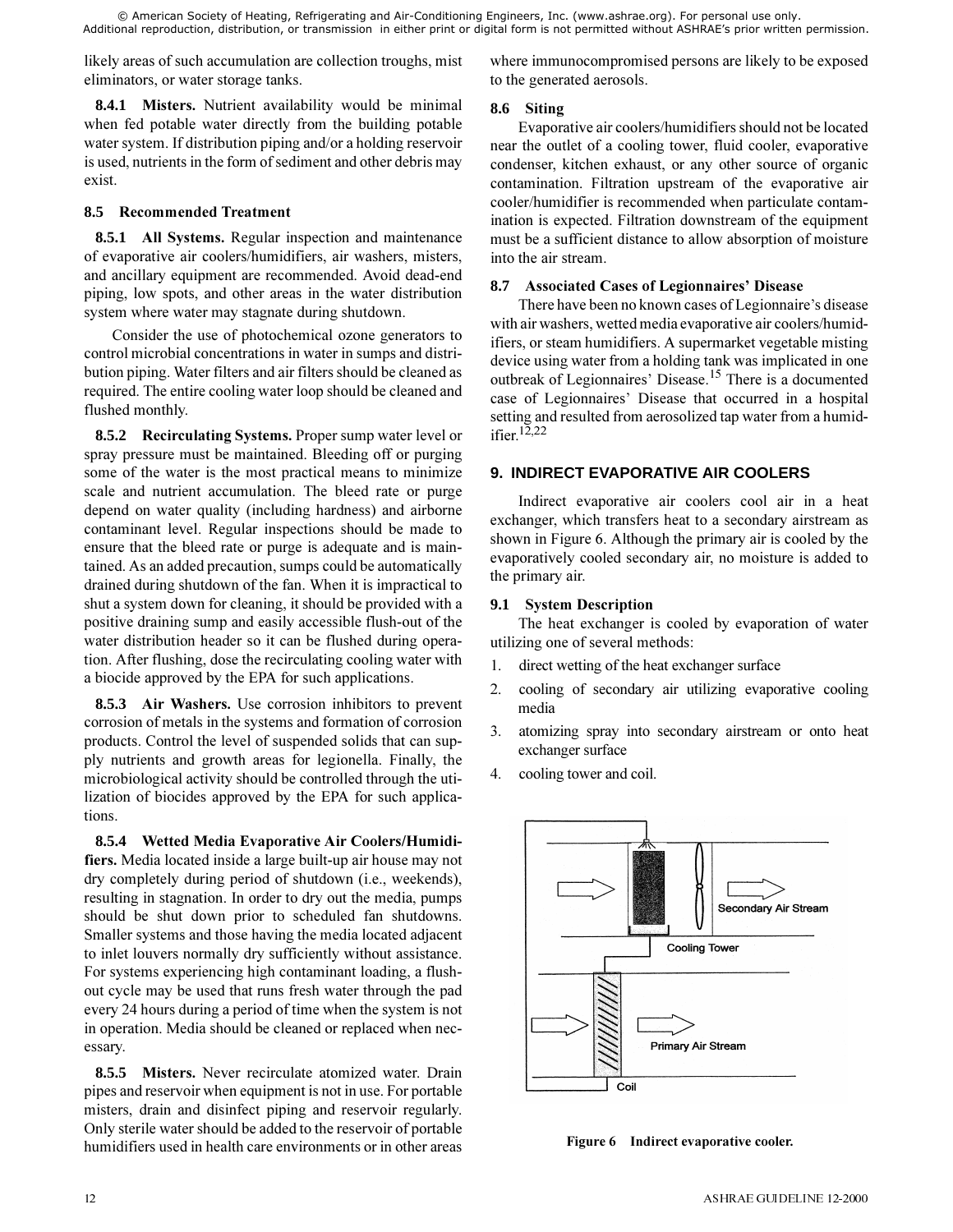#### 9.2 System Operation

9.2.1 Temperature. The recirculated water temperature approximates the wet-bulb temperature of the secondary airstream. As is the case with direct evaporative air coolers, it is unlikely that the water temperature will exceed  $25^{\circ}$ C (77 $^{\circ}$ F).

#### 9.3 Water Droplet Size

Water droplet size will vary with exchanger type, condition of the media and mist eliminators (where used), air velocity through the unit, and other factors. Refer to the section of this guideline regarding specific exchanger type, i.e., cooling towers, misters, etc.

#### 9.4 Nutrients

See 7.4 for equipment using a cooling tower to cool the secondary airstream and 8.4 for equipment using evaporative coolers or misters to cool the secondary airstream.

#### 9.5 Recommended Treatment

See 7.6 for equipment using a cooling tower to cool the secondary airstream and 8.5 for equipment using evaporative coolers or misters to cool the secondary airstream.

#### 9.6 Siting

Indirect evaporative air coolers should not be located near the outlet of a cooling tower, fluid cooler, evaporative condenser, kitchen exhaust, paint booth, incinerator, or any other source of organic matter.

#### 9.7 Associated Cases

There has been no positive association of Legionnaires' disease with indirect evaporative air coolers.

#### **10. METALWORKING SYSTEMS**

#### 10.1 System Description

In these systems, metalworking fluids are applied to cutting surfaces for lubrication and to prevent overheating of both the machine tool and the machined part.

#### 10.2 System Operation

Both oil-based and water-based fluids are used. A variety of such fluids are commercially available from many companies

As a rule, microbial growth does not occur in oil-based products. However, water-based fluids do become contaminated by microorganisms.

10.2.1 Temperature. As the fluids cool the machine tool and machined part, they become heated and the ambient temperature of the fluid sumps ranges between 24° and 32°C  $(75^{\circ}F$  and  $90^{\circ}F$ ), permitting the growth of many pathogens including Legionella species.

#### 10.3 Water Droplet Size

These systems can produce droplets of varying size depending on the specific machining operation and have the potential to produce droplets less than 5 micrometers in size.

#### 10.4 Nutrients

These systems are typically open and subject to contamination from the air and surfaces that are being machined.

#### 10.5 Associated Cases of Legionnaires' Disease

Metalworking systems have been implicated in the outbreak of Pontiac fever as well as acute respiratory syndrome and hypersensitivity pneumonitis.<sup>45</sup>

#### 10.6 Recommended Treatment

Exposures from metalworking operations can be a serious potential health concern, the magnitude of which is not fully understood. Biocides are supplied with fluid concentrates. which are diluted when used and/or added to the fluid reservoir. However, the variety of fluids, microbial types, turnover rate, and metal operations makes successful dosing not always predictable. Selections of biocides should be based on fluids and microbes being treated.

It is recommended that care be taken to minimize contamination and to reduce exposure to machine operators until further information is available.

#### 11. MONITORING FOR LEGIONELLA

Culturing for *Legionella* may be appropriate if carried out for a specific purpose, such as verifying the effectiveness of a water treatment protocol, tracing the source of an outbreak, evaluating the potential amplifier/transmission sources at a facility, verifying that the decomination procedures have been effective, or in health care facilities caring for patients with exceedingly high risk of developing Legionnaires' disease (e.g., organ transplant recipients).  $46-48$  Where culturing is performed, proper sampling, handling, and shipping methods should be used. $49$ 

However, except as discussed in 5.6.1.5, routine culturing of samples from building water systems may not be predictive of the risk of transmission for the following reasons.

- 1. Presence of the organism cannot be directly equated to the risk of infection. The bacterium is frequently present in water systems without being associated with known cases of disease.
- Interpretation of the results of culturing of water is  $2.$ confounded by use of different bacteriologic methods in various laboratories, by variable culture results among sites sampled within a water system, and by fluctuations in the concentration of Legionella isolated from a single site.
- The risk of illness following exposure to a given source is 3. influenced by a number of factors other than the concentration of organisms in a sample. These factors include, but are not limited to, strain virulence, host susceptibility, and how efficiently the organisms are aerosolized to the small particle size required to reach the deep portion of the human lung and remain viable.
- $\overline{4}$ . Test results only represent the counts at the time the sample was collected. A negative result from such a sample is likely to lead to a false sense of security because any amplifier can quickly become heavily colonized if it suffers neglect.

Testing is not a substitute for sound maintenance practices and water treatment.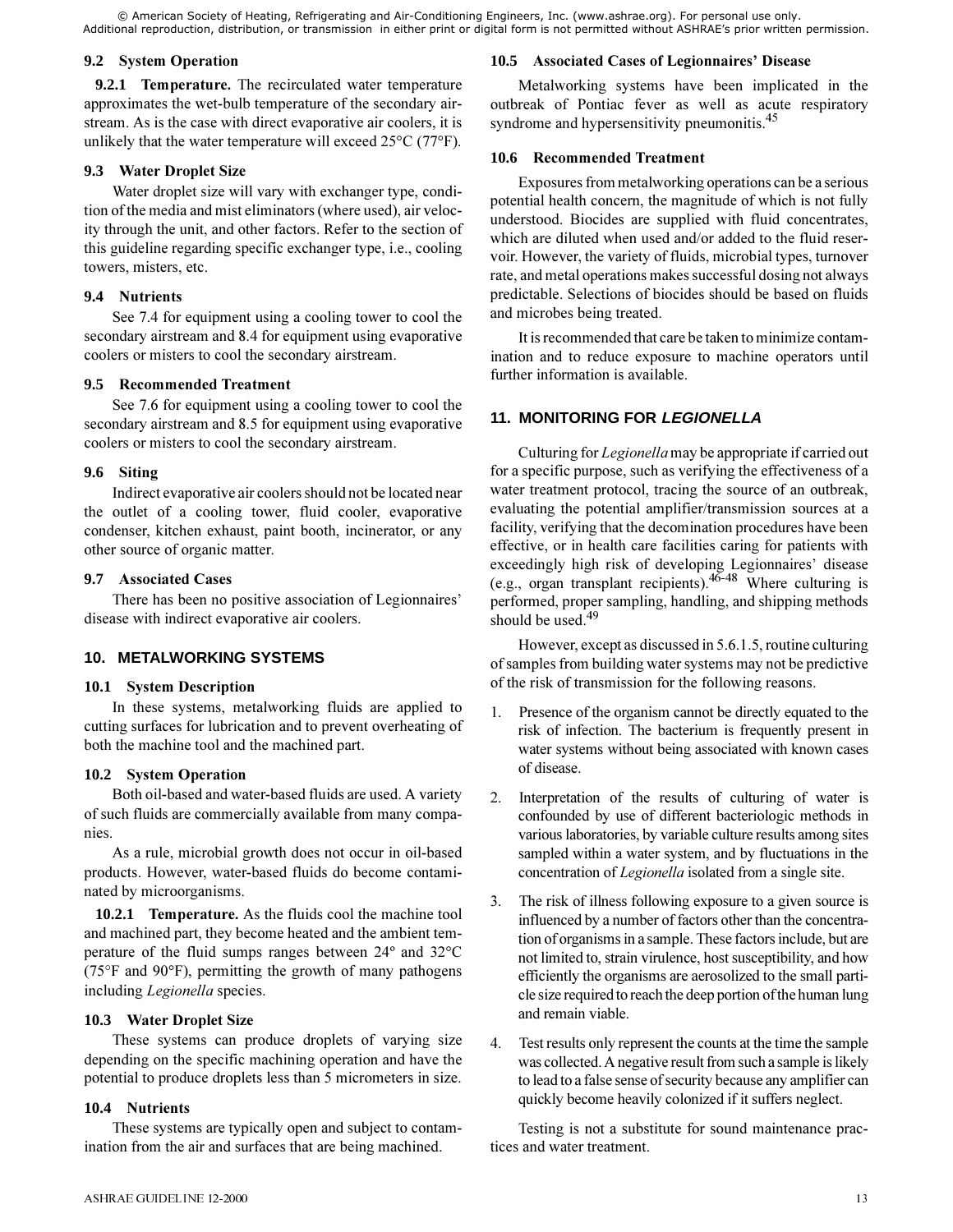### 12. REFERENCES

- <sup>1</sup>Marston, B.J., H.B. Lipman, and R.F. Breiman. 1994. Surveillance for Legionnaires' Disease: Risk Factors for Morbidity and Mortality. Archives of Internal Medicine 154: 2417-2422.
- <sup>2</sup>Fields, B.S. 1993. Legionella and Protozoa: Interaction of a Pathogen and Its Natural Host. In: Legionella-Current Status and Emerging Perspectives. J.M. Barbaree, R.F. Breiman, A.P. Dufour, eds. Washington, DC: American Society for Microbiology, pp. 129-136.
- <sup>3</sup>Barbaree, J.M. 1991. Controlling *Legionella* in Cooling Towers, ASHRAE, Journal 33(6): 38-42.
- <sup>4</sup>Dondero, T.J., R.C. Rentdorff, G.F. Mallison, et al. 1980. An outbreak of Legionnaires' Disease Associated with a Contaminated Air-Conditioning Cooling Tower. New England Journal of Medicine 302: 365-370.
- <sup>5</sup>Keller, D.W., R. Hajjeh, A. DeMaria, et al. 1996. Community Outbreak of Legionnaires' Disease: An Investigation Confirming the Potential for Cooling Towers to Transmit Legionella Species. Clinical Infectious Diseases 22: 257-261.
- <sup>6</sup>Cordes, L.G., D.W. Fraser, P. Skailiy, et al. 1980. Legionnaires' Disease Outbreak at an Atlanta, Georgia Country Club: Evidence for Spread From an Evaporative Condenser. American Journal of Epidemiology 111: 425-431.
- <sup>7</sup>Breiman, R.F., W. Cozen, B.S. Fields, et al. 1990. Role of Air Sampling in Investigation of an Outbreak of Legionnaires' Disease Associated with Exposure to Aerosols from an Evaporative Condenser. Journal of Infectious Diseases 161: 1257-1261.
- <sup>8</sup>Tobin, J.O., M.S. Dunnill, M. French, et al. 1980. Legionnaires' Disease in a Transplant Unit: Isolation of the Causative Agent from Shower Baths. Lancet 2: 118- $121.$
- <sup>9</sup>Breiman, R.F., B.S. Fields, G. Sanden, L. Volmer, A. Meier, and J. Spika. 1990. An Outbreak of Legionnaires' Disease Associated with Shower Use: Possible Role of Amoebae. Journal of the American Medical Association 263: 2924-2926.
- <sup>10</sup>Jernigan, D.B., J. Hofmann, M.S. Cetron, et al. 1996. Outbreak of Legionnaires' Disease Among Cruise Ship Passengers Exposed to a Contaminated Whirlpool Spa. Lancet 347: 494-499.
- <sup>11</sup>Centers for Disease Control and Prevention. 1997. Legionnaires' Disease Associated with a Whirlpool Spa Display—Virginia, September-October 1996. Morbidity and Mortality Weekly Report 46: 83-86.
- <sup>12</sup>Arnow, P.M., T. Chou, D. Weil, E.N. Shapiro, and C. Kretzschmar, 1982. Nosocomial Legionnaires' Disease Caused By Aerosolized Tap Water from Respiratory Devices. Journal of Infectious Diseases 146: 460-467.
- <sup>13</sup>Schlech, W.F., G.W. Gorman, M.C. Payne, and C.V. Broome. 1985. Legionnaires' Disease in the Caribbean: An Outbreak Associated with a Resort Hotel. Archives of Internal Medicine 145: 2076-2079.
- <sup>14</sup>Hlady, W.G., R.C. Mullen, C.S. Mintz, B.G. Shelton, R.S. Hopkins, and G.L. Daikos. 1993. Outbreak of Legionnaires' Disease Linked to a Decorative Fountain by Molecular Epidemiology. American Journal of Epidemiology 138: 555-562.
- <sup>15</sup>Mahoney, F.J., C.W. Hoge, T.A. Farley, et al. 1992. Community-Wide Outbreak of Legionnaires' Disease Associated with a Grocery Store Mist Machine. Journal of Infectious Diseases 165: 736-739.
- <sup>16</sup>Johnson, J.T., V.L. Yu, M.G. Best, et al. 1985. Nosocomial Legionnellosis in Surgical Patients with Head and Neck Cancer; Implications for Epidemiological Reservoir and Mode of Transmission. Lancet 2: 298-300.
- <sup>17</sup>Best, M., V.L. Yu, J.E. Stout, et al. 1983. Legionellaceae in the Hospital Water Supply-Epidemiologic Link with Disease and Evaluation of a Method of Control of Nosocomial Legionnaires' Disease and Pittsburgh Pneumonia. Lancet 2: 307-310.
- <sup>18</sup>Blatt, S.P., M.D. Parkinson, E. Pace, et al. 1993. Nosocomial Legionnaires' Disease: Aspiration as a Primary Mode of Disease Acquisition. American Journal of Medicine 95: 16-22.
- <sup>19</sup>Addiss, D.G., J.P. Davis, M. LaVenture, P.J. Wand, M.A. Hutchison, and R.M. McKinney, 1989. Community-Acquired Legionnaires' Disease Associated With a Cooling Tower; Evidence for Longer-Distance Transport of Legionella pneumophila. American Journal of Epidemiology 130: 557-568.
- <sup>20</sup>Klaucke, D.N., R.L. Vogt, D. LaRue, et al. 1980. Legionnaires' Disease: The Epidemiology of Two Outbreaks in Burlington, Vermont, 1980. American Journal of Epidemiology 119: 382-391.
- <sup>21</sup>Fiore, A.E., P.J. Nuorti, O.S. Levine, et al. 1998. Epidemic Legionnaires' Disease Two Decades Later: Old Sources. New Diagnostic Methods. Clinical Infectious Diseases 26: 426-433.
- <sup>22</sup>Mastro, T.D., B.S. Fields, R.F. Breiman, J. Campbell, B.D. Plikaytis, and J.S. Spika. 1991. Nosocomial Legionnaires' Disease and Use of Medication Nebulizers. Journal of Infectious Diseases 163: 667-670.
- <sup>23</sup>Kutcha, J.M., S.J. States, and A.M. McNamara. 1983. Susceptibility of Legionella pneumophilia to Chlorine in Tap Water. App. Environ Microbiol. 46: 1134-1139.
- <sup>24</sup>Colbourne, J.S., D.J. Pratt, M.G. Smith, S.P. Fisher-Hoch, D. Harper. 1984. Water fittings as Sources of Legionella *pneumophila* in a Hospital Plumbing System. *Lancet* 1:  $210-3.$
- <sup>25</sup>Stout, J.E., V.L. Yu, P. Muraca, J. Joly, N. Troup, and L.S. Tompkins. 1992. Potable water as the Cause of Sporadic Cases of Community-Acquired Legionnaires' Disease. New England Journal of Medicine 326: 151-154.
- <sup>26</sup>Joseph, C.A., J.M. Watson, T.G. Harrison, and C.L.R. Bartlett. 1994. Nosocomial Legionnaires' Disease in England and Wales. Epidemiology and Infection 112: 329-45.
- <sup>27</sup>Metizner, S., R.C. Schwille, A. Farley, E.R. Wald, J.H. Ge, S.J. States, T. Libert, and R.M. Wadowsky. 1997. Effi-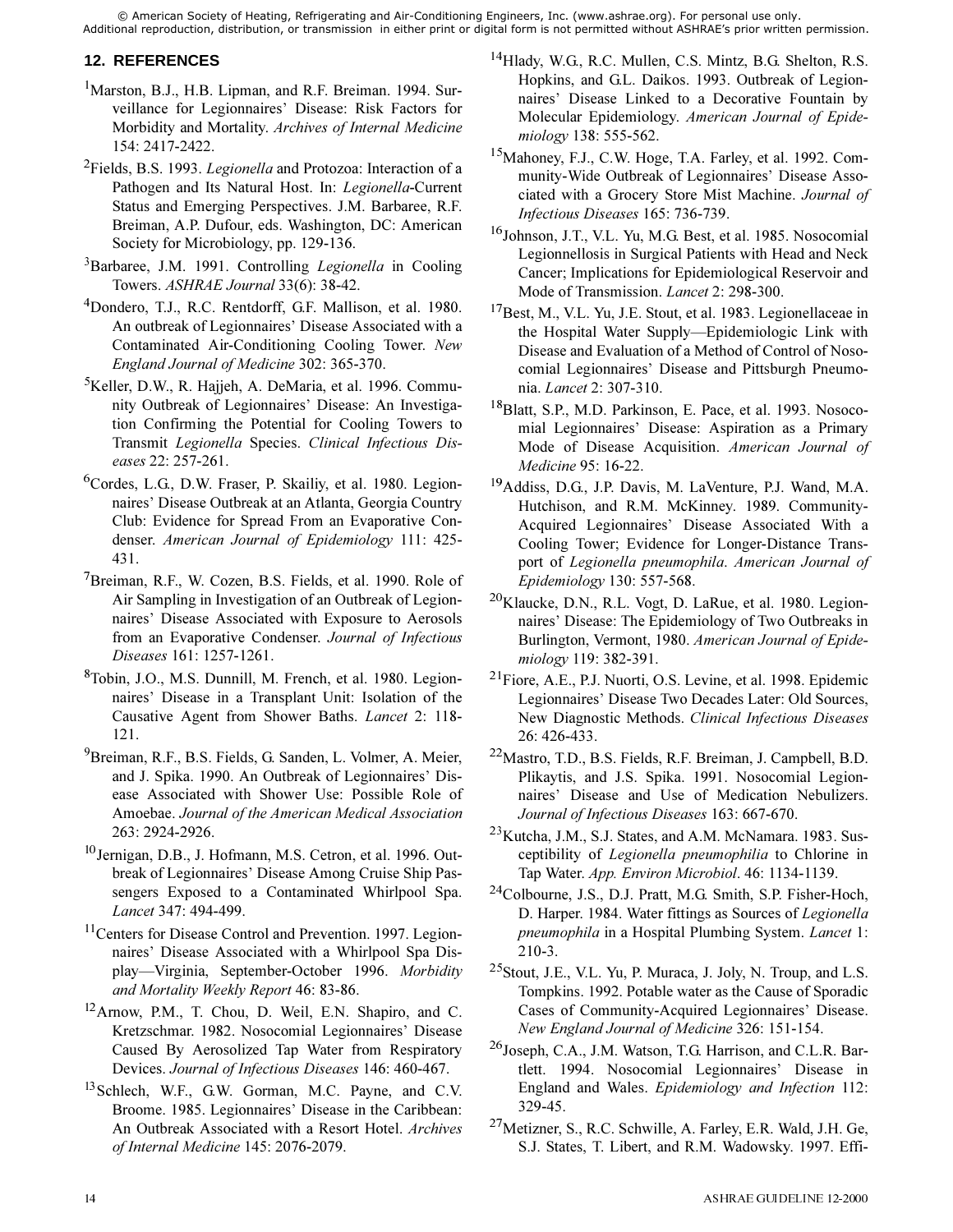cacy of Thermal Treatment and Copper-Silver Ionization for Controlling Legionella pneumophila in High Volume Hot Water Plumbing Systems in Hospitals. American Journal of Infection and Control 25: 452-457.

- <sup>28</sup>Goetz, A., and V.L. Yu. 1997. Copper-Silver Ionization: Cautious Optimism for Legionella Disinfection and Implications for Environmental Culturing. American Journal of Infection Control 25: 449-251.
- $^{29}$ Liu, Z., J.E. Stout, M. Boldin, J. Rugh, W.F. Diven, and V.L. Yu. 1998. Intermittent Use of Copper-Silver Ionozation for *Legionella* Control in Water Distribution Systems: A Potential Option in Buildings Housing Individuals at Low Risk for Infection. Clinical Infectious Diseases 26: 138-140.
- <sup>30</sup>Stout, J.E., and V.L. Yu. 1997. Eradicating Legionella from Hospital Water. Journal of the American Medical Association 278: 1404.
- <sup>31</sup>Tablan, O.C., L.J. Anderson, N.H. Arden, R.F. Breiman, J.C. Butler, M.M. McNeil, and the Hospital Infection Control Practices Advisory Committee. 1994. Guideline for prevention of nosocomial pneumonia, Part 1: Issues on prevention of nosocomial pneumonia. American Journal of Infection Control 22: 247-292.
- <sup>32</sup>The Control of Legionellosis Including Legionnaires' Disease. HSE Series Booklet HS (G) 70, Health and Safety Executive, Library and Information Services, Broad Lane Sheffield UK, 19991.
- <sup>33</sup>American Society for Testing and Materials. D5952-96 Standard Guide for Inspecting Water Systems for Legionellae, and Investigating Possible Outbreaks for Legionellosis (Legionnaires' Disease or Pontiac Fever.
- <sup>34</sup>Mermel, L.A., S.L. Josephson, C.H. Girogio, J. Dempsey, and S. Parenteau. 1995. Association of Legionnaires' disease with Construction: Contamination of Potable Water. Infection Control and Hospital Epidemiology16:  $76 - 81.$
- <sup>35</sup>Paszko-Kolva, C., H. Yamamoto, M. Shahamat, T.K. Sawyer, G. Morris, and R.R. Colwell. 1991. Isolation of Amoebae and *Pseudomonas* and *Legionella* spp. From Eyewash Solutions. Applied and Environmental Microbiology 57: 163-167.
- <sup>36</sup>Thomas, D., L. Mundy, and P. Tucker, 1993. Hot Tub Legionellosis: Legionnaires' Disease and Pontiac Fever after a Point-Source Exposure to Legionella pneumophila. Archives Internal Medicine 153: 2597-2599.
- <sup>37</sup>National Center for Environmental Health/National Center for Infectious Diseases. 1996. Final Recommendations to Minimize Transmission of Legionnaires' Disease from Whirlpool Spas on Cruise Ships. Atlanta, Georgia: U.S. Department of Health and Human Services, Public CDC.  $(770 - 488 - 3141$ Health Service, <sub>or</sub> DGJO@cdc.gov)
- <sup>38</sup> Shelton, B.G., G.K. Morris, and G.W. Gorman. 1993. Reducing Risks Associated With Legionella Bacteria in Building Water Systems. In: J.M. Barbaree, R.F. Breiman, L.P. Dufour, eds. Legionella Current Status

and Emerging Perspective. American Society for Microbiology pp. 279-281.

- <sup>39</sup>Shelton, B.G., W.D. Flanders, and G.K. Morris. 1994. Legionnaires' Disease Outbreaks and Cooling Towers with Amplified Legionella Concentrations. Current Microbiology 28: 359-363.
- $^{40}$ Brundrett, G.W. 1992. Surveys of *Legionella* in Building Services Not Associated with Outbreaks. In: Legionella and Building Services. Oxford: Butterworth-Heinemann Ltd., pp. 167-189.
- <sup>41</sup>Broadbent, C.R. 1993. *Legionella* in Cooling Towers: Practical Research, Design, Treatment, and Control Guidelines. In: Legionella Current Status and Emerging Perspectives. J.M. Barbaree, R.F. Breiman, A.P. Dufour, eds. Washington DC: American Society for Microbiology, pp. 217-222.
- <sup>42</sup>McCov, W.F. 1998. Imitating Natural Microbial Fouling Control. Materials Performance 37(4): 45-48.
- <sup>43</sup>Letter From ASHRAE TC 3.6 to the Centers for Disease Control and Prevention.
- <sup>44</sup>Cooling Tower Institute. 1980. Suggested Protocol for Emergency Cleaning of Cooling Tower and Related Equipment Suspected of Infection by Legionnaires' Disease Bacteria (pneumophila). Houston, Tex.
- <sup>45</sup>Herwaldt, L.A., G.W. Gorman, T. McGrath, et al. 1984. A new Legionella species, Legionella feeleii species nova, Causes Pontiac fever in an Automobile Plant. Annals of Internal Medicine 100: 333-338.
- <sup>46</sup>Fiore, A.E., J.C. Butler, T.G. Emori, and R.P. Gaynes. A Survey of Methods to Detect and Control Nosocomial Legionnaires' Disease (LD) among Hospitals in the National Nosocomial Infectious Surveillance (NNIS) System. 35th Annual Meeting of the Infectious Disease Society of America, San Francisco, CA, Abstract 332, 1197.
- <sup>47</sup>Butler, J., B.S. Fields, and R.F. Breiman. 1997. Prevention and Control of Legionellosis. Infectious Disease and Clinical Practice 6: 458-64.
- <sup>48</sup>Yu, V.L. 1997. Prevention and Control of *Legionella*: an Idea Whose Time Has Come. Infectious Disease and Clinical Practice. 6: 420-421.
- <sup>49</sup> American Society for Testing and Materials. D5952-96 Standard Guide for Inspecting Water Systems for Legionellae, and Investigating Possible Outbreaks for Legionellosis (Legionnaires' Disease or Pontiac Fever.

#### (This informative annex is not a part of this guideline and is for information purposes only.)

#### **ANNEX A**

#### **BIBLIOGRAPHY**

- Stout, J.E., V.L. Yu. Legionellosis. New England Journal of Medicine 337 (1997): 682-687.
- Edelstein, P.H. Legionnaires' Disease. Clinical Infectious Diseases 16 (1993): 741-749.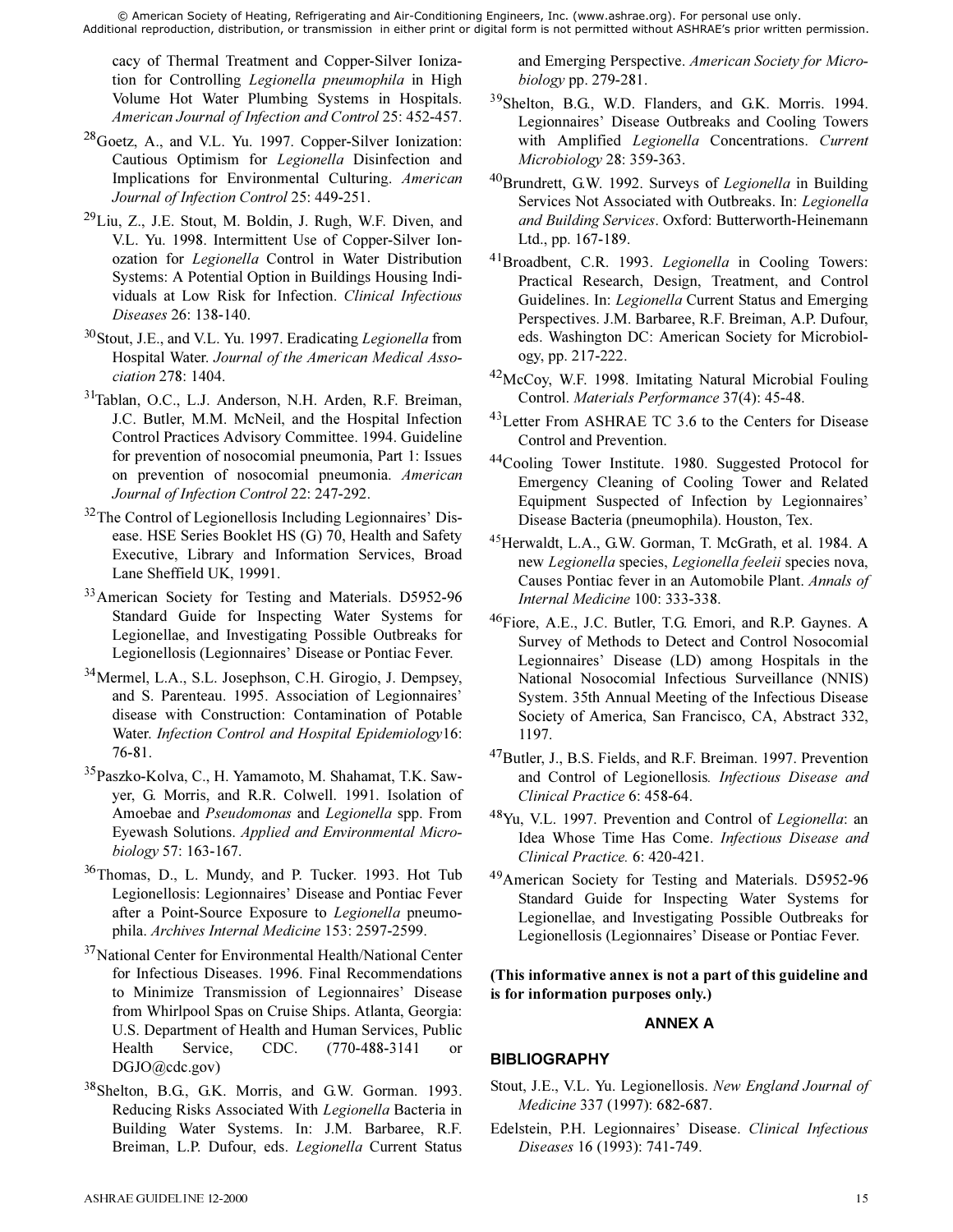- Butler, J.C., and R.F. Breiman. 1998. Legionellosis. In: A.S. Evans and P.S. Brachman, eds. Bacterial Infections of Humans: Epidemiology and Control, 3d ed. New York: Plenum Medical Book Company, pp. 355-375.
- Garrett, L. 1994. The American Bicentennial: Swine Flu and Legionnaires' Disease. In: The Coming Plague: Newly Emerging Diseases in a World Out of Balance. New York: Farrar, Straus and Giroux, pp. 153-191.
- ASHRAE Legionellosis Position Paper, 1998.
- Cooling Tower Institute Legionellosis Position Statement, 1996.
- Fliermans, C.B. Ecology of Legionella: from Data to Knowledge with a Little Wisdom. Microbial Ecology 32  $(1996): 203-228.$
- OSHA Technical Manual. Section II,I Chapter 7, Legionnaires' Disease. http://www.osha-slc.gov/dts/osta/otm/ otm iii/otm iii 7.html.